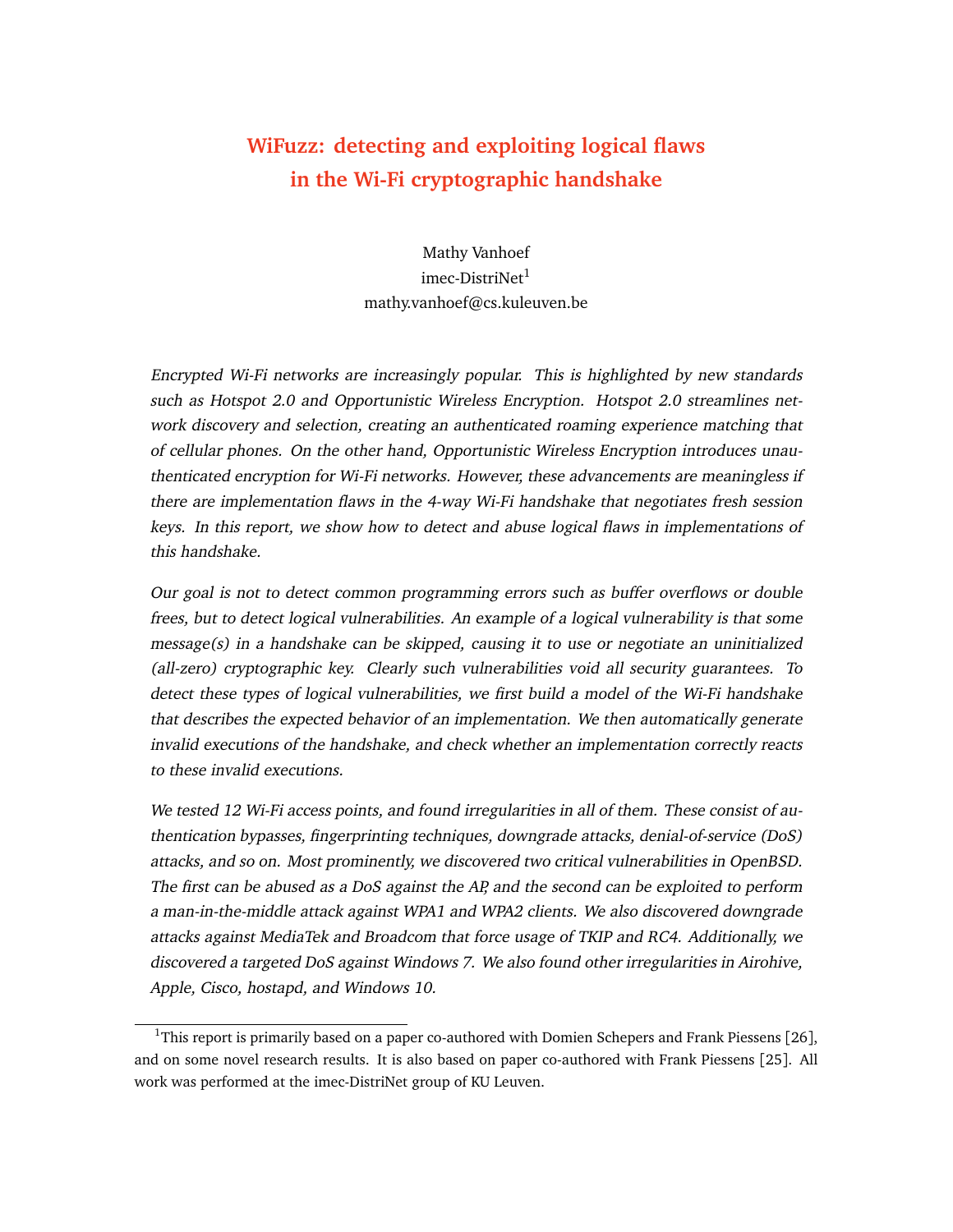# **1 Introduction**

More and more systems are using Wi-Fi to connect to the internet. Given the broadcast nature of these wireless transmissions, it is essential that this traffic is properly protected. The de facto method for this is Wi-Fi Protected Access 2 (WPA2) [[1](#page-19-0)]. Interestingly, even upcoming standards such as Hotspot 2.0 and Opportunistic Wireless Encryption, rely on features of WPA2. Here, Hotspot 2.0 streamlines network discovery and selection, creating an authenticated roaming experience matching that of cellular phones. On the other hand, Opportunistic Wireless Encryption introduces unauthenticated encryption for Wi-Fi networks. All these encrypted networks rely on the Wi-Fi handshake to securely negotiate fresh pairwise keys. Once the handshake has completed, the pairwise keys are used to encrypt normal traffic. Therefore, a correct and secure implementation of the Wi-Fi handshake is essential to assure all transmitted data is properly protected. While there are some works that test Wi-Fi implementations for common programming mistakes such as memory overflows and use-after-frees, these only test the first stage of the handshake [[18,](#page-20-0) [7](#page-19-1)]. Additionally, they are unable to detect logical vulnerabilities. In contrast, we show how to test various stages of the Wi-Fi handshake for the presence of logical implementation vulnerabilities.

To systematically test implementations, and detect logical vulnerabilities, we propose a model-based technique. First, we model the Wi-Fi handshake by defining the sequence of messages exchanged in a normal handshake (see Section [3\)](#page-3-0). We then define a set of test generation rules that take this model (i.e., sequence of messages) and generate a set of invalid or unexpected handshake executions. For example, a test rule may generate an execution where a required message is skipped, or a message has an invalid integrity check. If an implementation does not reject such faulty executions, an irregularity has been detected. We then manually inspect all irregularities to determine whether they pose a security risk. By defining appropriate test generation rules, we can generate a representative set of test cases, which explore various edge cases in each stage of the Wi-Fi handshake.

We tested the 4-way handshake implementation of 12 Access Points (APs) from different vendors, and also performed a limited manual inspection of client implementations. This uncovered irregularities in all implementations, and revealed multiple vulnerabilities. The most serious vulnerability is a man-in-the-middle attack against the OpenBSD Wi-Fi client, which works against both WPA1 and WPA2. Other notable discoveries are downgrade attacks against Broadcom and MediaTek-based routers. Here, an adversary can force usage of WPA-TKIP instead of the more secure AES-CCMP. Also noteworthy are denial-of-service (DoS) attacks against Windows 7 and OpenBSD. Additionally, we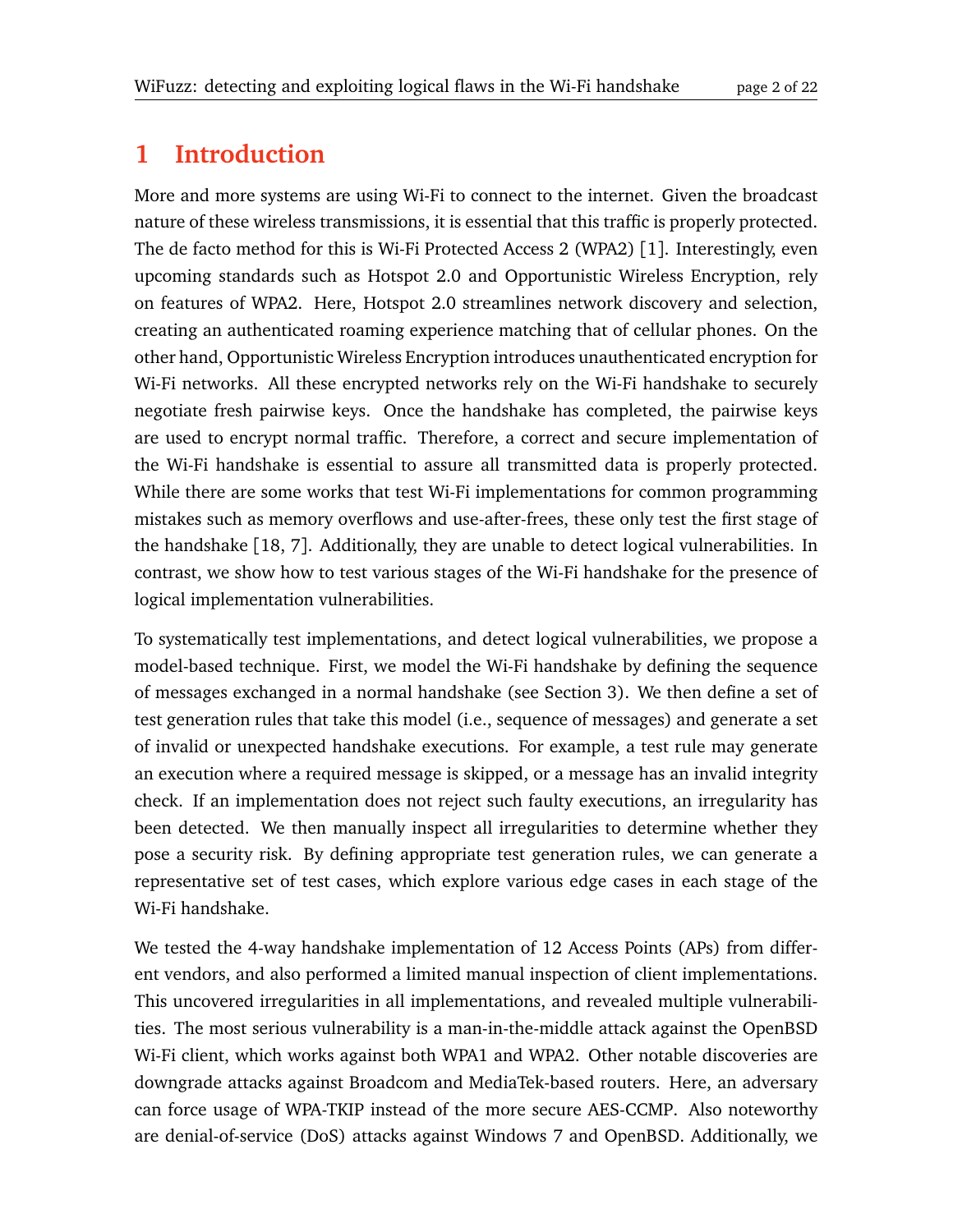found implementation bugs that, although they do not directly lead to practical attacks, are concerning. These results are surprising since the Wi-Fi handshake is not that complex, especially in comparison to other protocols such as TLS. In other words, even though the Wi-Fi handshake is fairly simple, our techniques still were able to detect a substantial number vulnerabilities.

# **2 Background**

In this section we given a brief overview of existing fuzzing strategies, and give a brief history of the Wi-Fi Protected Access 2 (WPA2) standard.

#### **2.1 Fuzzing Strategies**

Researchers have proposed several techniques to detect vulnerabilities in programs. One prominent technique is fuzzing, where a program is fed random input, and then monitored to see whether it crashes or hangs. In variants of this approach, grammars are used to generate properly formatted inputs. This enables encoding of application-specific knowledge and test heuristics. Another variation is used by the AFL fuzzer, where promising inputs are detected based on which (previously unreached) code blocks they explore [[27](#page-21-3)]. While these techniques can be effective and easy to use, they have several limitations. For example, the conditional statement "if  $(x=137)$  then" only has one in  $2^{32}$  chance of being fulfilled if x is a random 32-bit input value. Hence serious vulnerabilities may go undiscovered. Symbolic execution overcomes this problem by running the program not on random concrete inputs, but on symbolic inputs. Now when a conditional statement is encountered, analysis is essentially forked over all feasible branches. Every fork has a path constraint which records the conditions that the input must satisfy for an execution to reach this location in the program. To determine whether a branch is feasible, and to generate concrete inputs that follow certain branches, a SAT or SMT solver is used. Several tools implement this technique, examples are DART [[13](#page-20-1)], KLEE [[8](#page-19-2)], and SAGE [[14](#page-20-2)]. Symbolic execution has two main limitations. First, certain queries to the SMT solver can be slow to practically unsolvable. The second problem is a state explosion when analysing large programs, where there are an exponential number of execution paths in the program.

While the previous techniques can find common program mistakes, such as buffer overflows and double frees, they cannot detect flaws in the application logic of a program. To detect those, we need a model that defines the expected behaviour of a program. For example, Beurdouche et al. first constructed a model of TLS by specifying the order in which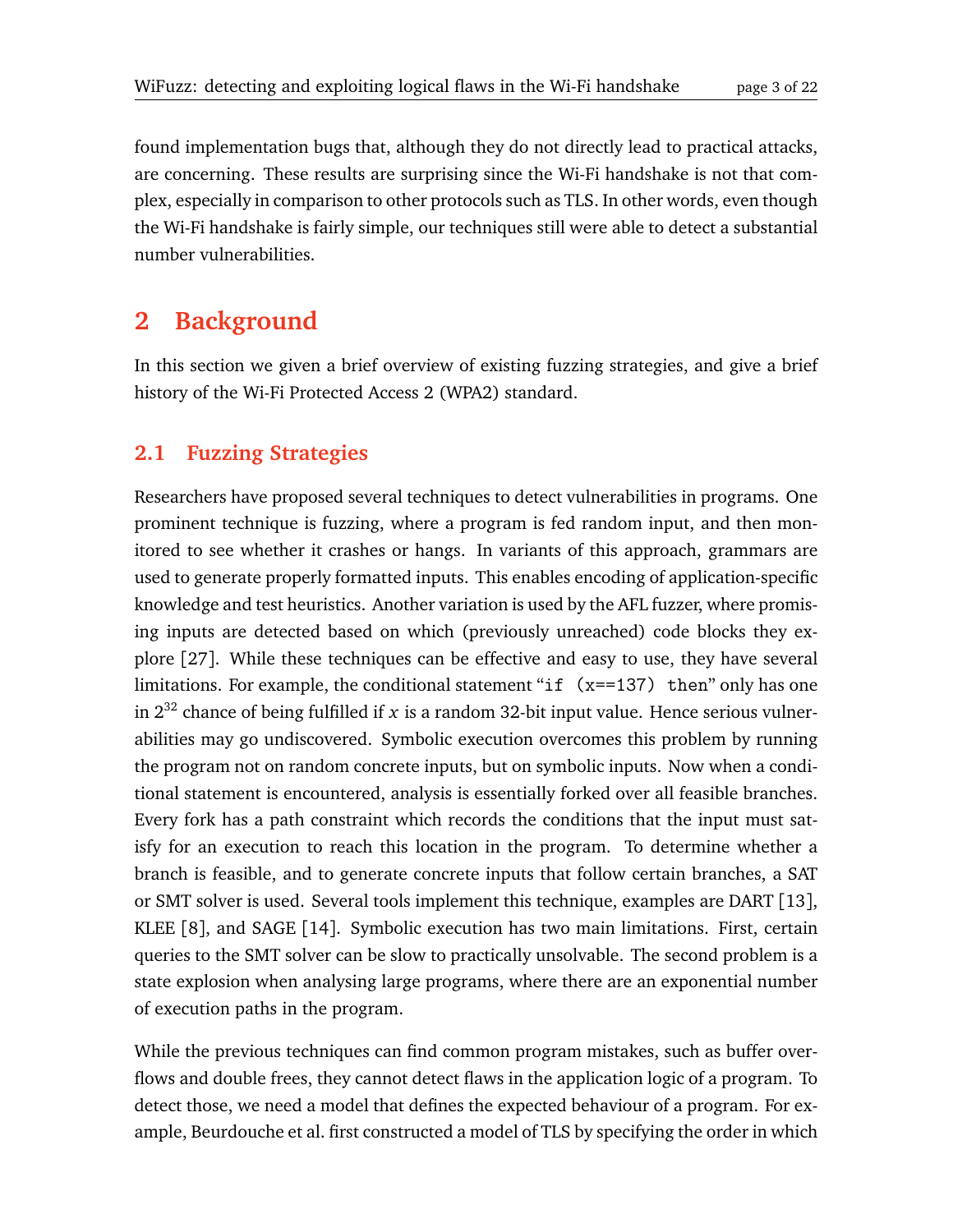packets should be transmitted, i.e., they first defined the state machine of TLS [[3](#page-19-3)]. Then they tested implementations to see whether their behaviour deviated from this model. De Ruiter and Poll used a different technique to uncover logical bugs [[11](#page-20-3)]. They first defined the set of valid TLS packets that can be sent, and then used this to reconstruct the state machine of an implementation. This state machine then had to be manually inspected for vulnerabilities.

#### **2.2 History of Wi-Fi Protected Access 2 (WPA2)**

Initially, the 802.11 standard provided Wired Equivalent Privacy (WEP) to protect data. Unfortunately, it contained major design flaws, and is considered completely broken [[12,](#page-20-4) [21,](#page-20-5) [4](#page-19-4)]. To address these security issues, the IEEE designed both a short-term and longterm solution. Their long-term solution is called (AES-)CCMP. It uses AES in counter mode for encryption, and CBC-MAC for authenticity. Unfortunately, older WEP-compatible devices were not performant enough to implement CCMP in software using firmware updates. To solve this problem, the (WPA-)TKIP protocol was designed as a short-term solution. Similar to WEP, it is based on the RC4 cipher, meaning WEP-capable hardware could support it using only firmware upgrades.

Due to the slow standardization process of the IEEE, the Wi-Fi Alliance already began certifying devices based on a draft version of the 802.11i amendment. This certification program was called Wi-Fi Protected Access (WPA), and required support for TKIP, but did not mandate support for CCMP. In this paper we will refer to it as WPA1. Unfortunately, this led to the common misunderstanding that WPA1 is synonymous with using TKIP. Once 802.11i was standardized, the Wi-Fi Alliance started the WPA2 certification program. This certification requires that a device supports CCMP, but does not mandate support for TKIP. This led to another common misconception, namely that WPA2 means (AES-)CCMP is used, while in reality a WPA2 network might still use (or support) TKIP.

Since WPA1 and WPA2 are both based on the 802.11i standard, they are nearly identical to each other. Therefore, unless mentioned otherwise, we will treat WPA1 as identical to WPA2. The few differences between them are discussed in Section [3](#page-3-0) and in our paper [[26](#page-21-0)]. Finally, we use the term Robust Security Network (RSN) to refer to 802.11i security mechanisms in general (i.e. it can refer to both TKIP and CCMP).

## <span id="page-3-0"></span>**3 The Wi-Fi Handshake**

In this section we present our model of the Wi-Fi handshake, which will be uses as the basis for our testing technique [[26](#page-21-0)].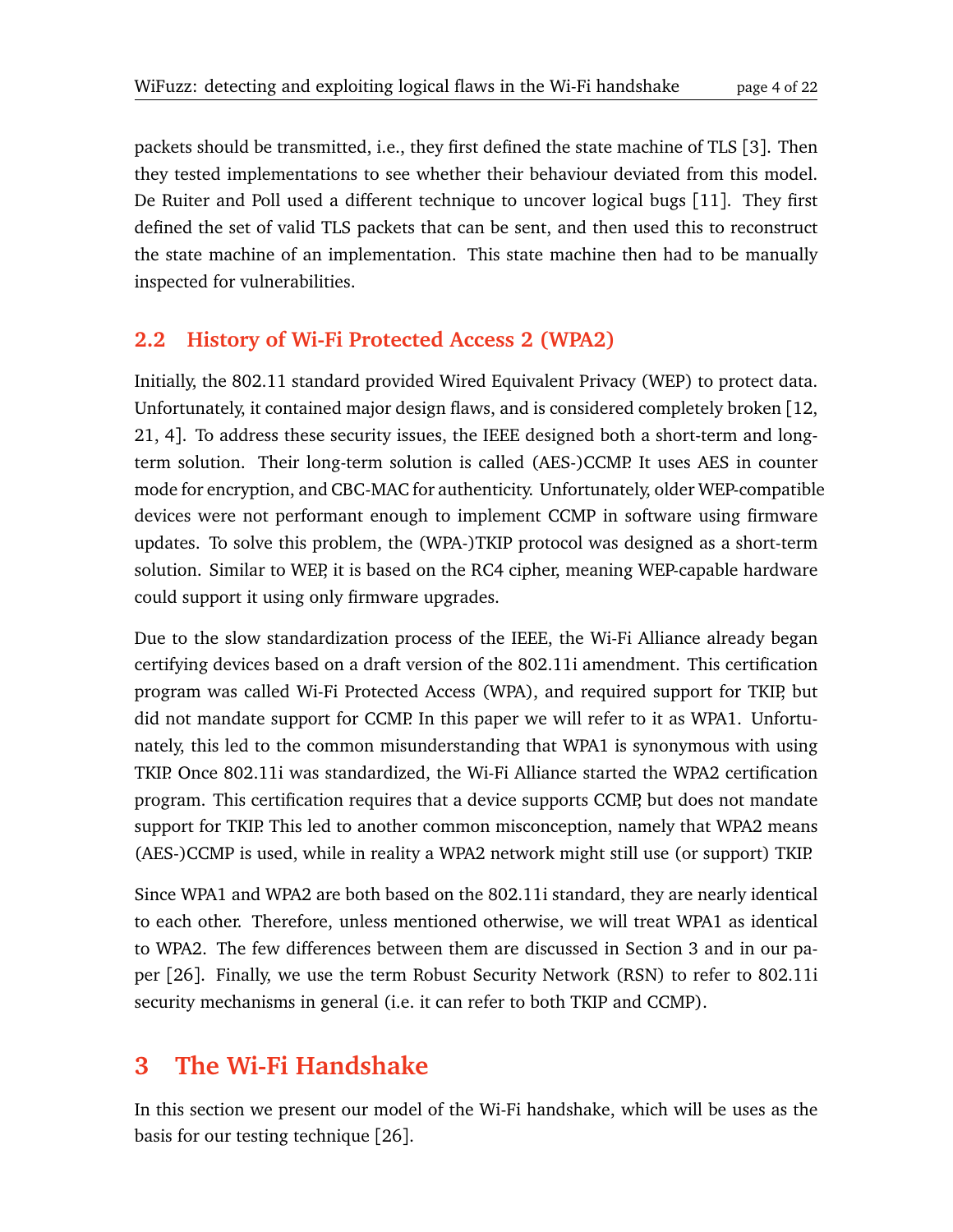#### **3.1 Stage 1: Network Discovery**

An Access Point (AP) periodically broadcasts beacons to advertise its presence. This is illustrated in stage 1 of Figure [1.](#page-5-0) These beacons include the supported link-layer encryption algorithms (i.e., the supported ciphers) that are supported by the AP. Generally this is either TKIP and/or CCMP.

Clients can discover networks by passively listening for beacons, or by actively sending probe requests. This is also illustrated is stage 1 of Figure [1.](#page-5-0) Both beacons and probe responses contain the name and capabilities of the wireless network. In particular this includes the Robust Security Network information Element (RSNE), which defines the supported pairwise cipher suites of the network, and the group cipher suite that is used. Note that the cipher suite can be either TKIP or CCMP. Although the bit-wise encoding of the RSNE differs between WPA1 and WPA2, in both WPA versions the RSNE contains the same information.

#### **3.2 Stage 2: Authentication and Association**

Once the client has found a network to connect to, the actual handshake starts (see stage 2 of Figure [1\)](#page-5-0). Here the client is called the supplicant, and the access point is called the authenticator (we treat these terms as synonyms). In principle, authentication may already happen at this point, but in practice most networks use Open System authentication. This mechanism allows any client to authenticate. In a WPA or WPA2 network, actual authentication will be performed at stage 4 during the 4-way handshake.

Once "authenticated", the supplicant sends an association request to the AP. This frame includes the pairwise cipher that the client wants to use, encoded in an RSNE element. If the supplicant encodes the RSNE using the conventions of WPA1, the WPA1 variant of the handshake will be executed. Otherwise, the WPA2 variant will be executed. Because the AP also uses an RSNE element to advertise its *supported* list of cipher suites, we will use the term RSNE-Chosen when the RSNE encodes the *chosen* cipher suites. The AP replies with an association response, indicating the association was successful or not.

#### **3.3 Stage 3: 802.1x Authentication**

<span id="page-4-0"></span>The third stage is optional, and consist of 802.1x authentication to a back-end Authentication Server. For example, this may consist of authentication using a username and password to a RADIUS server. The end result of this authentication is that the client and AP share a secret Pairwise Master Key (PMK). Since parts of 802.1x have already been tested in other works  $[2, 16, 9, 19, 5]$  $[2, 16, 9, 19, 5]$  $[2, 16, 9, 19, 5]$  $[2, 16, 9, 19, 5]$  $[2, 16, 9, 19, 5]$  $[2, 16, 9, 19, 5]$  $[2, 16, 9, 19, 5]$ , or are based on TLS  $[6, 3, 11, 20]$  $[6, 3, 11, 20]$  $[6, 3, 11, 20]$  $[6, 3, 11, 20]$  $[6, 3, 11, 20]$  $[6, 3, 11, 20]$ , we do not test this further in our work. Instead, we simply assume the supplicant and authenticator derive the PMK from a secret pre-shared key.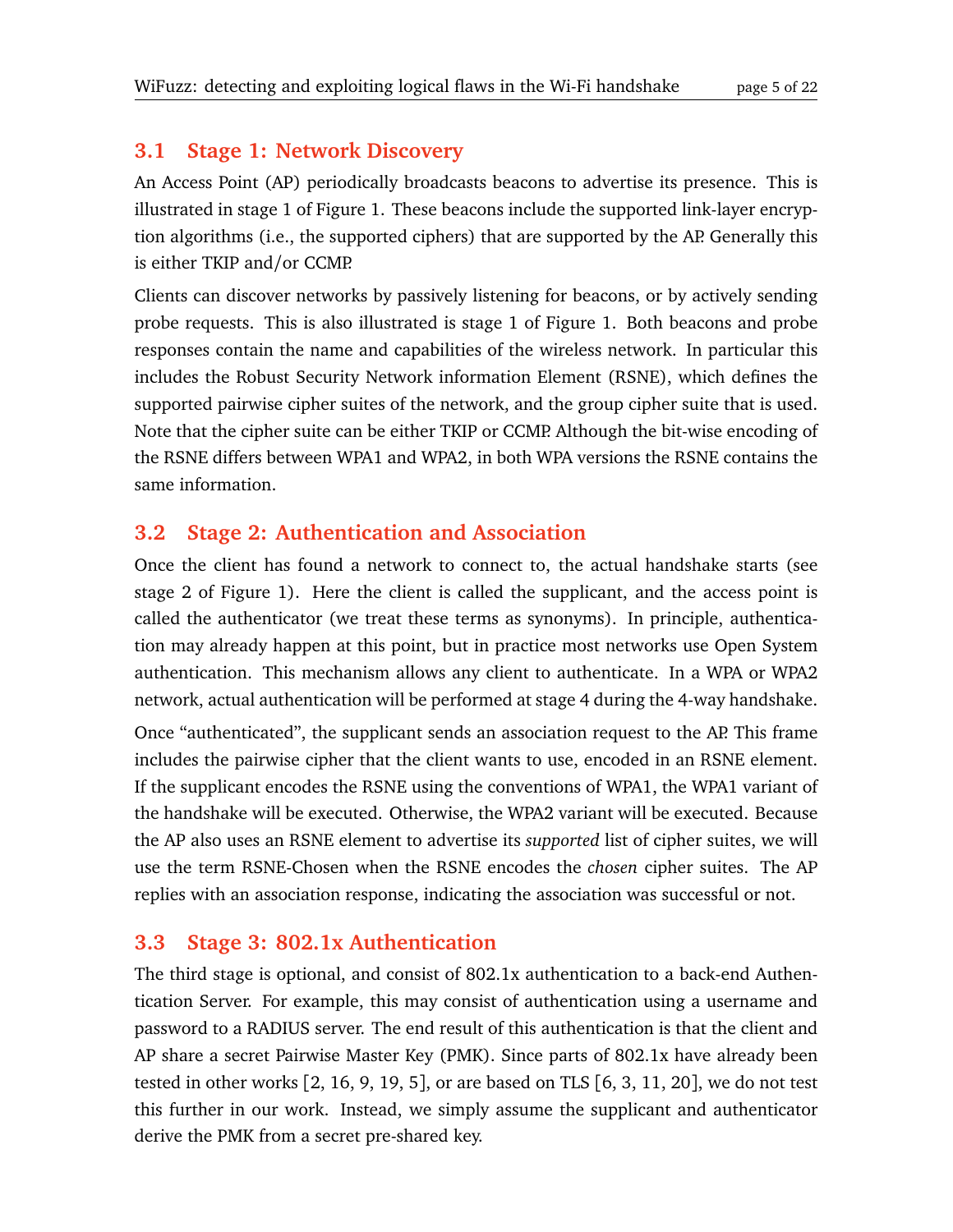



<span id="page-5-0"></span>Figure 1: Frames sent in the 802.11 handshake, including their most important parameters [[26](#page-21-0)]. Optional stages or parameters are shown in (dashed) gray.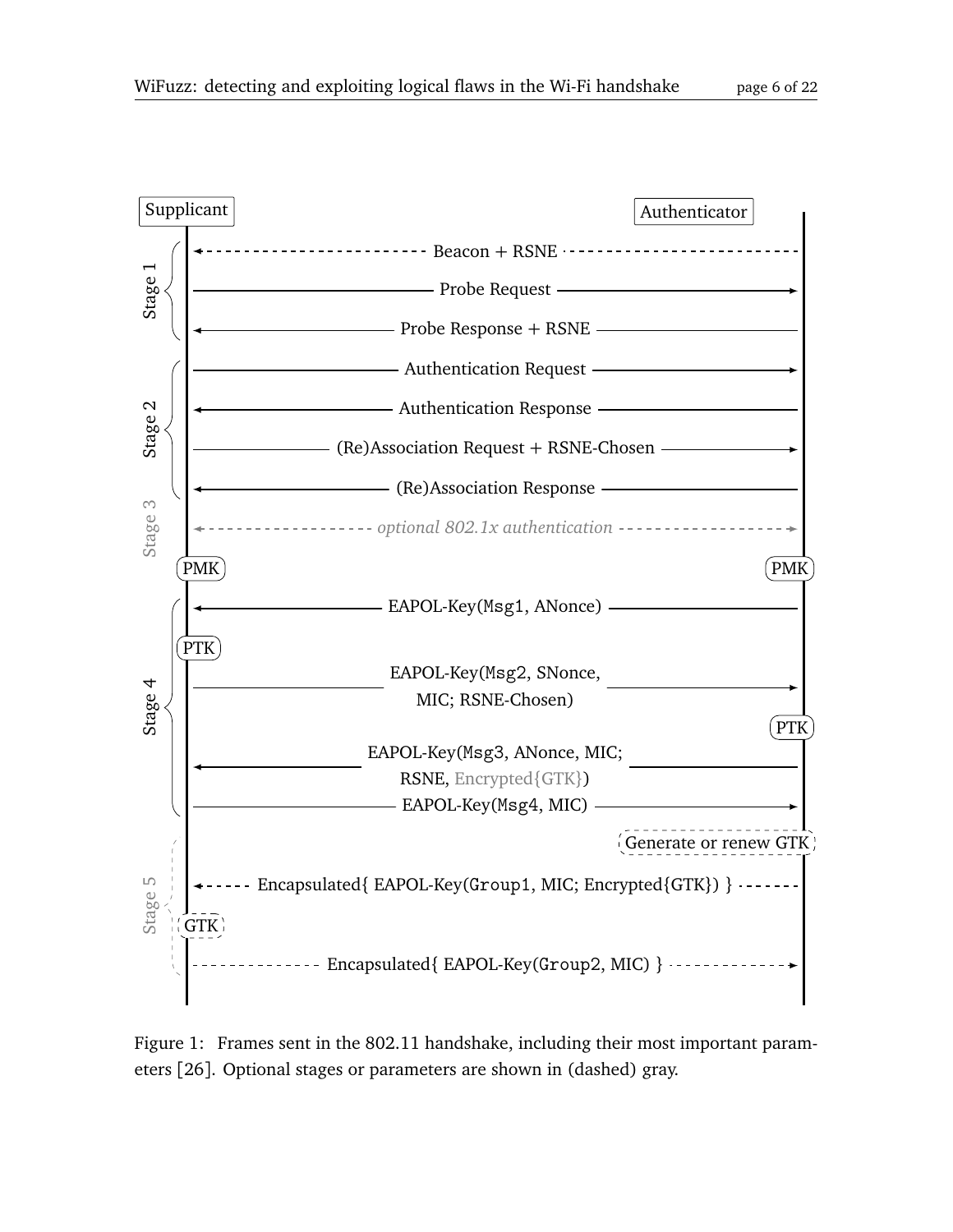| Protocol Version             | Packet Type               |         | Body Length     |  |
|------------------------------|---------------------------|---------|-----------------|--|
| 1 byte                       | 1 byte                    |         | 2 bytes         |  |
| Descriptor Type – 1 byte     |                           |         |                 |  |
|                              | Key Information           |         | Key Length      |  |
| 2 bytes                      |                           | 2 bytes |                 |  |
| Key Replay Counter – 8 bytes |                           |         |                 |  |
|                              | Key Nonce $-32$ bytes     |         |                 |  |
|                              | EAPOL Key IV $-$ 16 bytes |         |                 |  |
| $Key RSC - 8 bytes$          |                           |         |                 |  |
| Reserved $-8$ bytes          |                           |         |                 |  |
|                              | Key MIC – variable        |         |                 |  |
| Key Data Length              |                           |         | <b>Key Data</b> |  |
| 2 bytes                      |                           |         | variable        |  |

<span id="page-6-0"></span>Figure 2: Layout of EAPOL-Key frames [[10,](#page-20-10) §11.6.2].

## **3.4 Stage 4: The 4-way Handshake**

The fourth stage consists of the 4-way handshake, which provides mutual authentication and negotiates a fresh Pairwise Transient Key (PTK). Additionally, it prevents downgrade attacks by cryptographically verifying the RSNEs received during the network discovery and association stage. The PTK is derived from the Authenticator Nonce (ANonce), Supplicant Nonce (SNonce), and the MAC addresses of the client and AP.

Messages in the 4-way handshake are defined using EAPOL-Key frames (see Figure [2\)](#page-6-0). We will briefly discuss the most important fields. First, the descriptor type determines the remaining structure of an EAPOL-Key frame. Although WPA1 uses the value 254 for this field, and WPA2 uses the value 2, both define an identical remainder structure of the EPAOL-Key frame. Following this 5-byte header is the key information field. It consists of a 3-bits key descriptor version subfield, and eight (one-bit) flags called the key info flags. The key descriptor field defines the cipher suite that is used to protect the frame. This is either AES with HMAC-SHA1, or RC4 with HMAC-MD5. If the client selects CCMP as the pairwise cipher, this must be AES with SHA1. Otherwise, if the client selects TKIP, RC4 with MD5 must be used. The replay counter field is used to detect replayed frames. When the client replies to an EAPOL-Key frame of the AP, it must use the same replay counter as the one in the previously received EAPOL-Key frame from the AP. The AP always increments the replay counter after transmitting a frame. Finally, the integrity of an EAPOL frame is protected using a Message Integrity Check (MIC), and the key data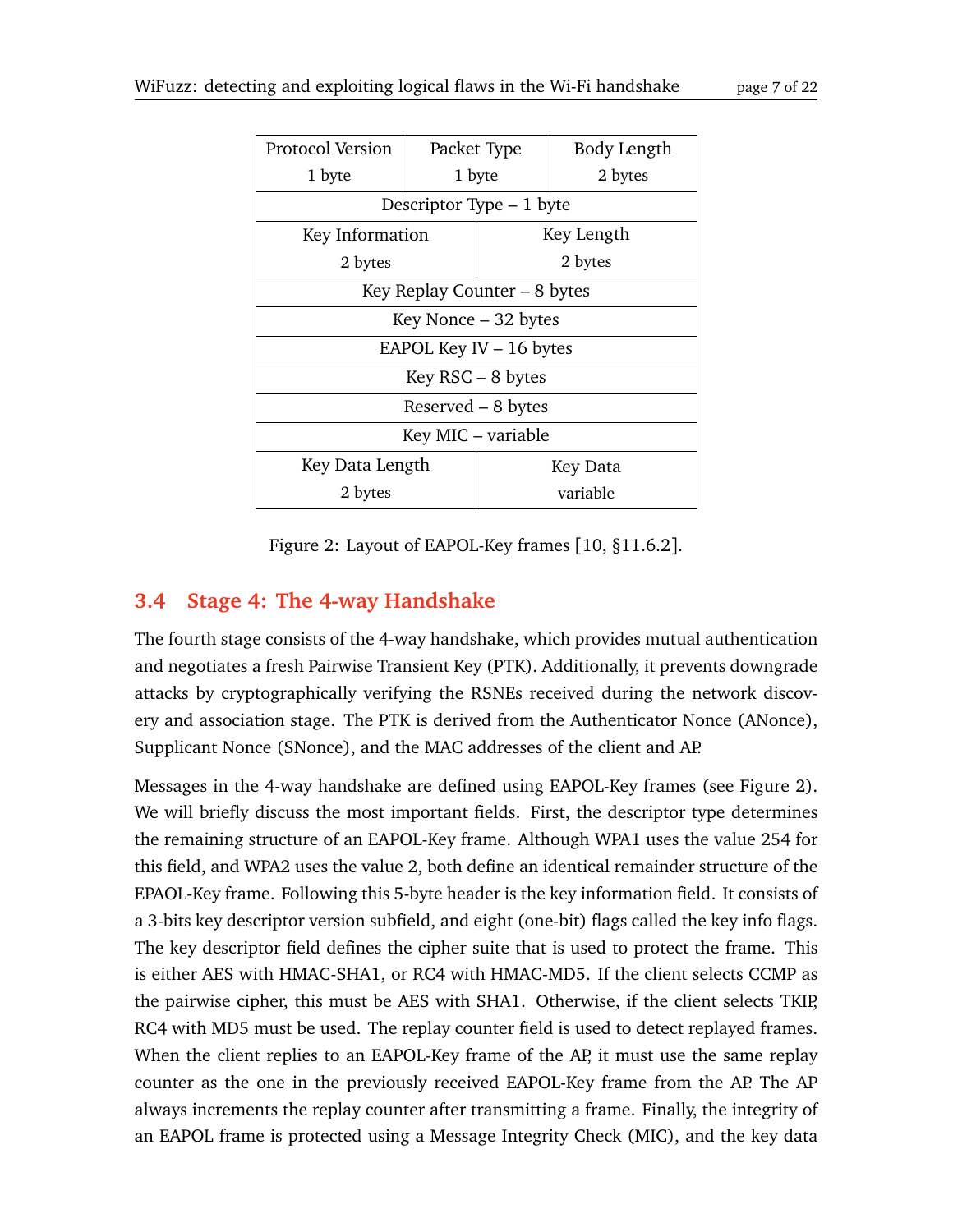field is encrypted if it contains sensitive data. Recall that the encryption algorithm used to encrypt the key data field is specified in the key descriptor field.

When using WPA2, the receiver of an EAPOL-Key frame can distinguish among the different messages of the 4-way handshake by inspecting the key info flags. We use the notation message *n* to refer to the *n*-th message of the 4-way handshake. Note that in Figure [1](#page-5-0) we use the following notation:

EAPOL-Key(MsgType, Nonce, MIC; Key Data)

This represents a frame of type MsgType, with the given nonce (if present). When the MIC parameter is present, the frame is authenticated using a message integrity check. Finally, all parameters after the semicolon are stored in the key data field (see Figure [2\)](#page-6-0). The notation Encrypted{GTK} is used to stress that, if the GTK is included, it must be encrypted using the PTK.

#### **3.4.1 Message 1**

The first message of the 4-way handshake stage is sent by the AP, and contains the randomly generated ANonce of the AP. The key info flags that must be set in this message are Pairwise and Ack, which are represented by the label Msg1. This message is not protected by a MIC, and hence can be forged by an attacker. When the client receives this message and learns the ANonce, it posses all information to calculate the PTK.

#### **3.4.2 Message 2**

This message contains the random SNonce of the supplicant, and is protected using a MIC. The key info flags that must be set are Pairwise and MIC, which are represented by the label Msg2. The Key Data field includes the authenticated RSNE-Chosen element, which contains the chosen cipher suites previously sent in the (re)association request.

When the AP receives this message, it calculates the PTK, verifies the MIC, and compares the (authenticated) RSNE-Chosen with the one previously received in the association request. If they differ, a downgrade attack has been detected, and the handshake is aborted.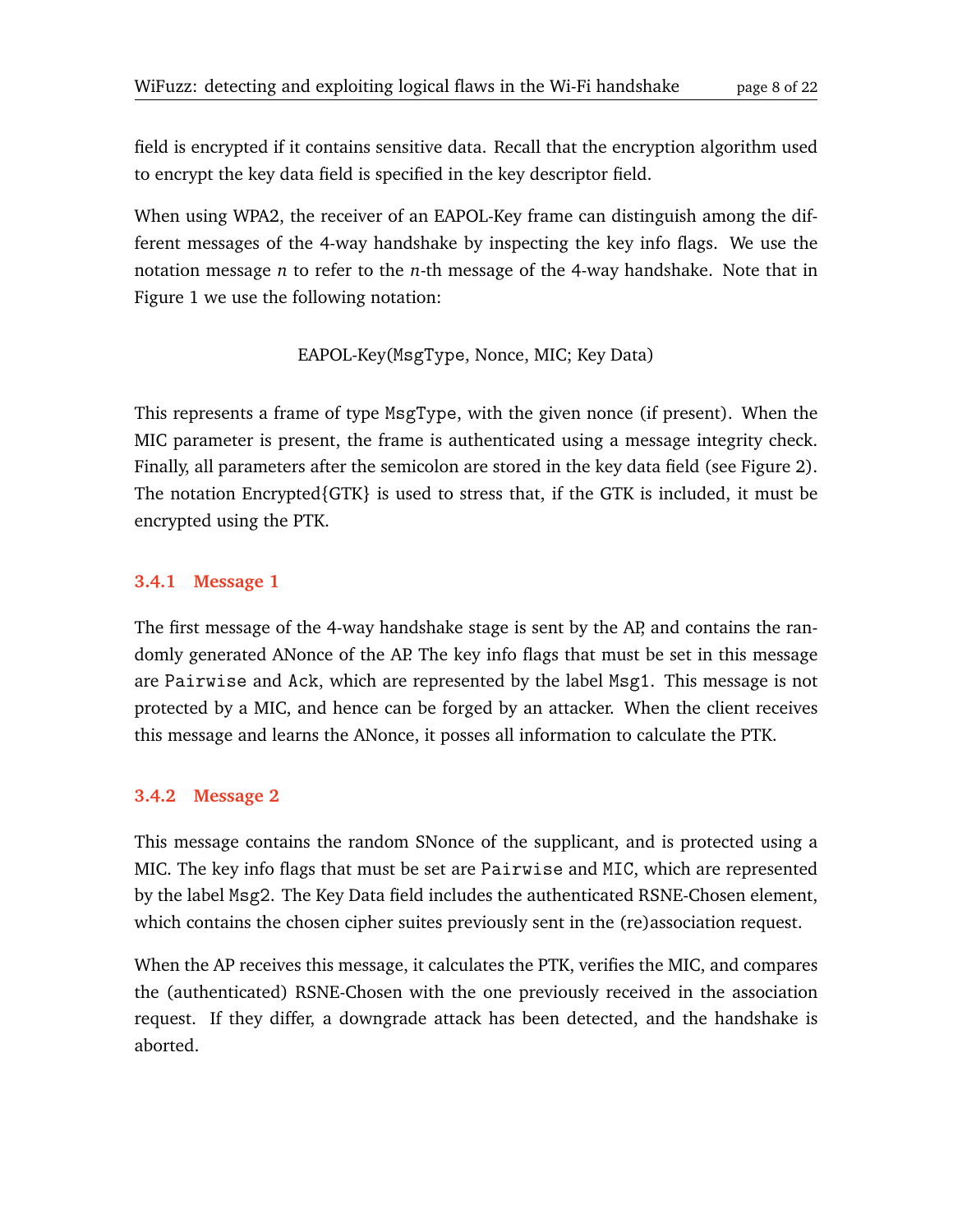#### **3.4.3 Message 3**

Message 3 is send by the AP, and its required key info flags are Pairwise, MIC, and Secure. Here the Key Data field includes the RSNE, which contains the supported cipher suites of the AP. Additionally, if WPA2 is used, it also includes the encrypted GTK. When WPA1 is used, the GTK is sent to the supplicant using a group key handshake (see Section [3.5\)](#page-8-0). When the client receives this message, it checks that the (authenticated) RSNE in message 3 is identical to the one received in beacons and probe requests. If they differ, a downgrade attack was attempted, and the handshake is aborted.

#### **3.4.4 Message 4**

The supplicant sends message 4 to the authenticator, to confirm that the handshake has been successfully completed. This last message is also authenticated using a MIC. When WPA2 is used, the required key info flags are Pairwise, MIC, and Secure. However, for WPA1, the required key flags does not include Secure. We use Msg4 to represent the required key info flags for both WPA versions. Note that message 2 and message 4 have the same required key info flags if WPA1 is used. The only way to differentiate message 2 and 4 in WPA1 is to see whether there is data present in the key data field. Once the authenticator received message 4, normal (encrypted) data frames can be transmitted.

#### <span id="page-8-0"></span>**3.5 Stage 5: Group Key Handshake**

The last stage consists of the group key handshake, and is required when using WPA1. It transports the group key to the client, which is used to protect broadcast and multicast traffic. In both WPA1 and WPA2, the group handshake is also periodically executed to renew the group key. Note that in Figure [1](#page-5-0) we use the notation Encapsulated $\{\cdot\}$  to denote that the complete EAPOL-Key frame is also protected using either TKIP or CCMP.

# **4 Our Model-Based Testing Technique**

In this section we present our model-based testing technique. We start with a high-level description, discuss the features and properties of the handshake that will be tested, and finally explain how the tests are executed in practice [[26](#page-21-0)].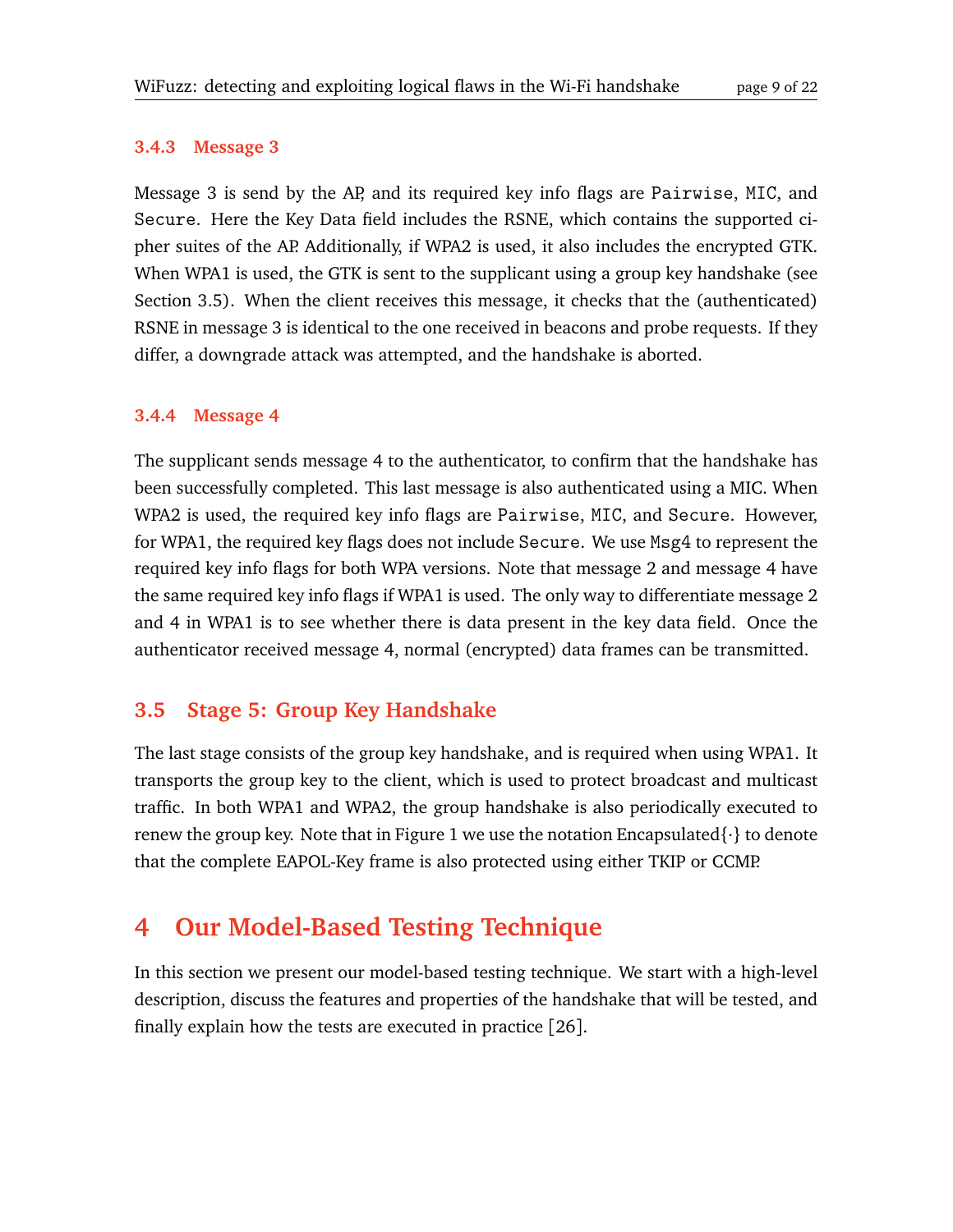## **4.1 General Approach**

Our goal is to perform black-box tests of implementations, and detect logical vulnerabilities in all stages of the handshake. We accomplish this by taking the Wi-Fi handshake as described in the previous section, and applying several (invalid) modifications to it. Each modification that can be applied is described by a test generation rule, and results in a test case that can be executed in a black-box manner.

Every test case is defined by the sequence of messages that must be transmitted to the AP, and the expected replies. Additionally, it defines whether this exchange of messages should result in a successful connection or not. For example, skipping a message should result in a failed connection, whereas retransmitting a message should still result in a successful connection. To construct a concrete test case, we start from a normal handshake (i.e., the model) as defined in Section [3.](#page-3-0) Such a normal execution of the handshake can already be treated as (trivial) test which should always succeed. Note that a normal handshake can use either WPA1 or WPA2, and negotiates either TKIP or CCMP as the pairwise cipher. Additional tests are generated by changing such a normal handshake execution according to a given test generation rule. These rules modify the execution of the handshake, with as goal to determine how the AP reacts to various (in)valid modifications of the handshake.

When a generated test case has failed, manual inspection is required to determine the precise type of bug present in the implementation. Here additional black-box test can be performed, or the source code can be inspected if it is available. Once the cause of the bug is identified, we determine whether an adversary can abuse it in an actual attack.

Defining appropriate test generation rules is one of the most critical steps in our testing method. After all, they determine the types of bugs and vulnerabilities that can be discovered. In this report, our test generation rules are inspired by an analysis of the Wi-Fi specification, rudimentary code inspections, and already known (and patched) implementation vulnerabilities. Apart from these automated tests, we also briefly reviewed the source code of implementations that support both a client and an AP mode.

## **4.2 Test Generation Rules**

Our first category of test generation rules manipulate messages as a whole. In particular, we define two test generation rules in this category:

1. **Dropped messages:** Generate a set of test cases where each message, together with its expected responses (if any), is removed.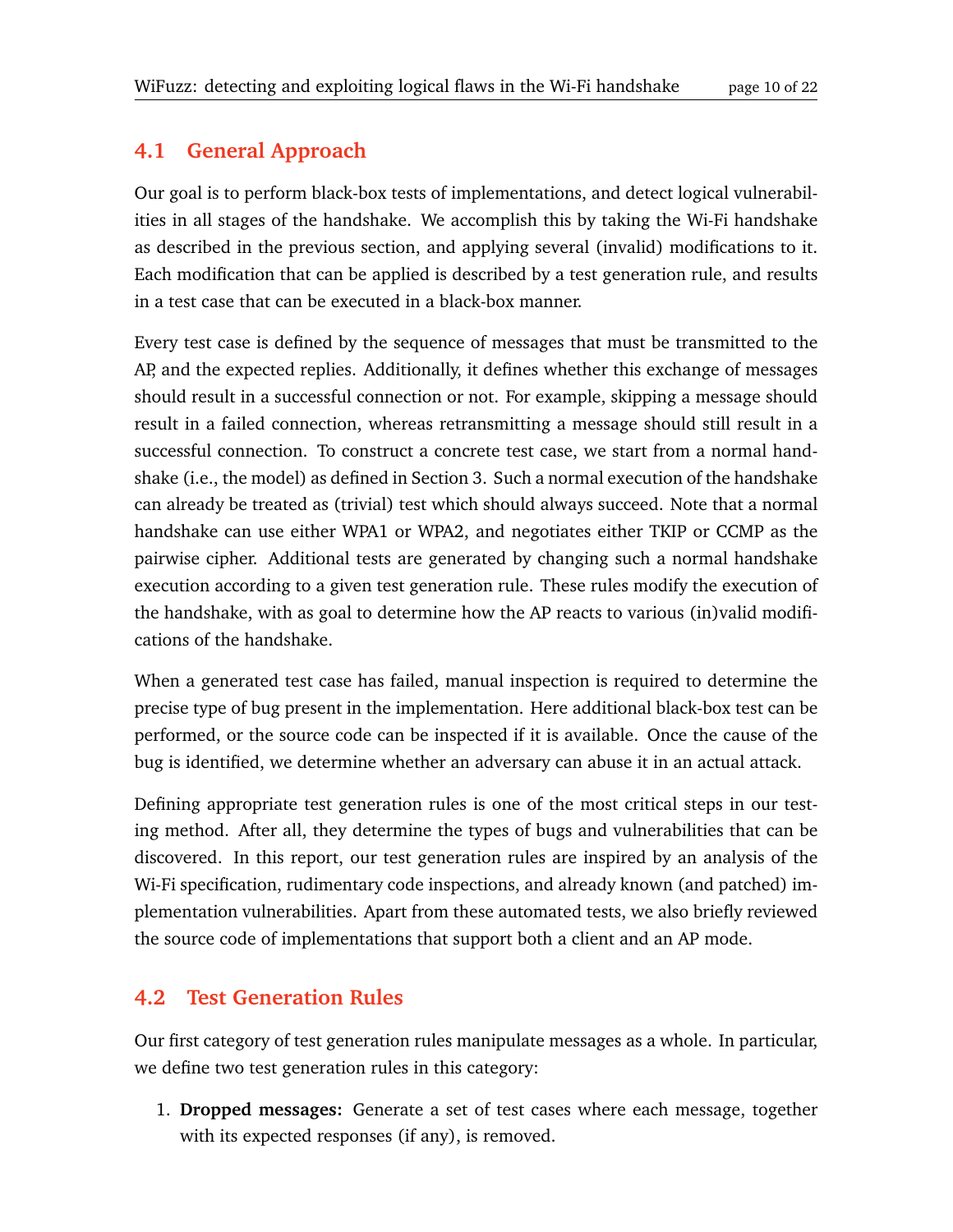<span id="page-10-0"></span>2. **Injected messages:** Generate a set of test cases where each message allowed in a handshake, together with its expected responses (if any), is inserted before every message that is normally transmitted.

Our second set of test generation rules change (implicit) parameters of handshake messages. In particular, we came up with the following set of rules:

- 3. **Invalid RSNE (cipher suite):** Generate test cases where the association request and message 2 have a modified RSNE. This test covers all possible cipher suite combinations, where valid values for the pairwise cipher are TKIP, CCMP, or TKIP/CCMP. The group cipher suite is either TKIP or CCMP.
- 4. **Invalid EAPOL-Key descriptor type:** Generate test cases where the descriptor type in each EAPOL-Key frame is switched to an unexpected value. In particular, we switch value 2 (used by WPA2) with value 254 (used by WPA1), and visa versa. We also generate test cases with a random value other than 2 and 254.
- 5. **Invalid EAPOL-Key key info flags:** Generate test cases that together try all possible combinations of key info flags. Recall that the eight key flags are: Pairwise, Install, Ack, MIC, Secure, Error, Requested and Encrypted. This results in a total of  $2^8$  possible combinations for every EAPOL-Key frame in the handshake.
- 6. **Switched EAPOL-Key cipher suite:** Generate test cases where each EAPOL-Key message is protected using an unexpected cipher suite. That is, AES with SHA1 is replaced by RC4 with MD5, and visa versa (recall Section [3.4\)](#page-4-0).
- 7. **Invalid EAPOL-Key replay counter:** Generate test cases where the replay counters in EAPOL-Key frames are either lower or higher than the expected replay counter.
- <span id="page-10-1"></span>8. **Invalid EAPOL-Key nonce:** Generate test cases where a nonce is added to EAPOL-Key frames that should not be containing a nonce.
- 9. **Invalid EAPOL-Key MIC:** Create test cases where each EAPOL-Key frame has an invalid MIC, with the MIC flag either set or not set in the key info flags.

To prevent an exponential explosion of the number of generated tests, we do not combine different test generation rules. However, inspired by a DoS attack that poisons the supplicant with a forged ANonce [[15](#page-20-11)], we do combine rule [2](#page-10-0) and [8](#page-10-1) to obtain the following test generation rule:

10. **Injected Nonce**: Inject a forged message 1 or message 2 after, and before, a valid message 1 or message 2, respectively. This message contains a random nonce and an invalid MIC, with the MIC flag either set or not set in the key info flags.

Applying the above test generation rules always results in a finite number of test cases. Apart from rule [8,](#page-10-1) these are all deterministic test generation rules. This has the advantage that if we can rerun all the test cases, we will obtain the same results. Hence our technique, in contrast with random fuzzing, creates repeatable results.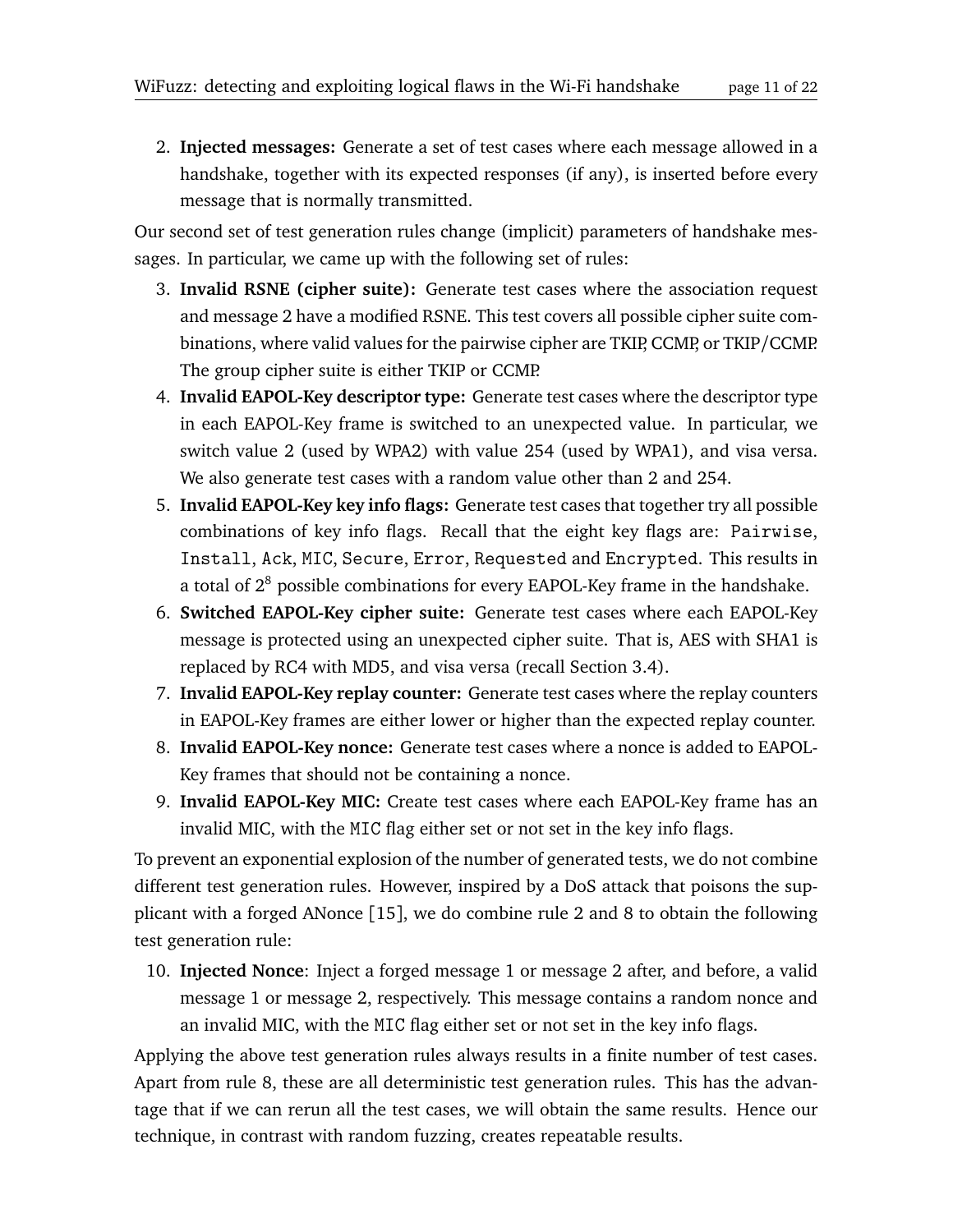### **4.3 Executing Test Cases**

We implemented a test harness that executes test cases against Access Points (APs). It transforms each abstract message of a test case into a concrete Wi-Fi frame. For example, it fills in MAC addresses and nonce values, and encrypts the appropriate fields of the frame using the current pairwise key. To accomplish this, some state information needs to be maintained. For instance, upon receipt of message 1, the generated PTK is stored.

To confirm that the AP is still working before executing a text case, we first wait for a beacon. Additionally, if a deauthentication message is received during the execution of a test case, we can already conclude the handshake has failed. Finally, timeouts are used to detect when the AP ignored a frame.

### **4.4 Validating and Resetting the Connection**

After running a test case, we have to determine whether the handshake resulted in a valid connection or not. This can then be compared to the expected result. For example, some test generation rules should not negatively impact a handshake execution (e.g. retransmitting messages), while other rules should result in a failed connection (e.g. dropping messages). Merely listening for deauthentication frames, which are transmitted when the authenticator aborts an ongoing handshake, is not sufficient. This is because it may be that, according to the AP, the handshake is not yet completed, meaning it is still waiting for certain messages.

To verify if a connection was established or not, we send an ARP request to the gateway, where we request the MAC address of the gateway. Note that the gateway's IP address is known by the test harness. If the connection was successful, the gateway will reply to the sender MAC address of the ARP request. Finally, after executing a test case, we reset any state at the AP by sending a deauthentication message. This assures that different test cases do no influence each other.

## **5 Discovered Attacks**

We now present the results of our testing technique, which we used to test 12 different APs (see Table [1\)](#page-12-0). First we discuss general vulnerabilities that were discovered in several devices, and then we list device-specific vulnerabilities. Note that in this report the focus is on exploitable vulnerabilities, other findings can be found in [[26](#page-21-0)]. Proof-ofconcepts of selected attacks are available online [[23](#page-21-4)].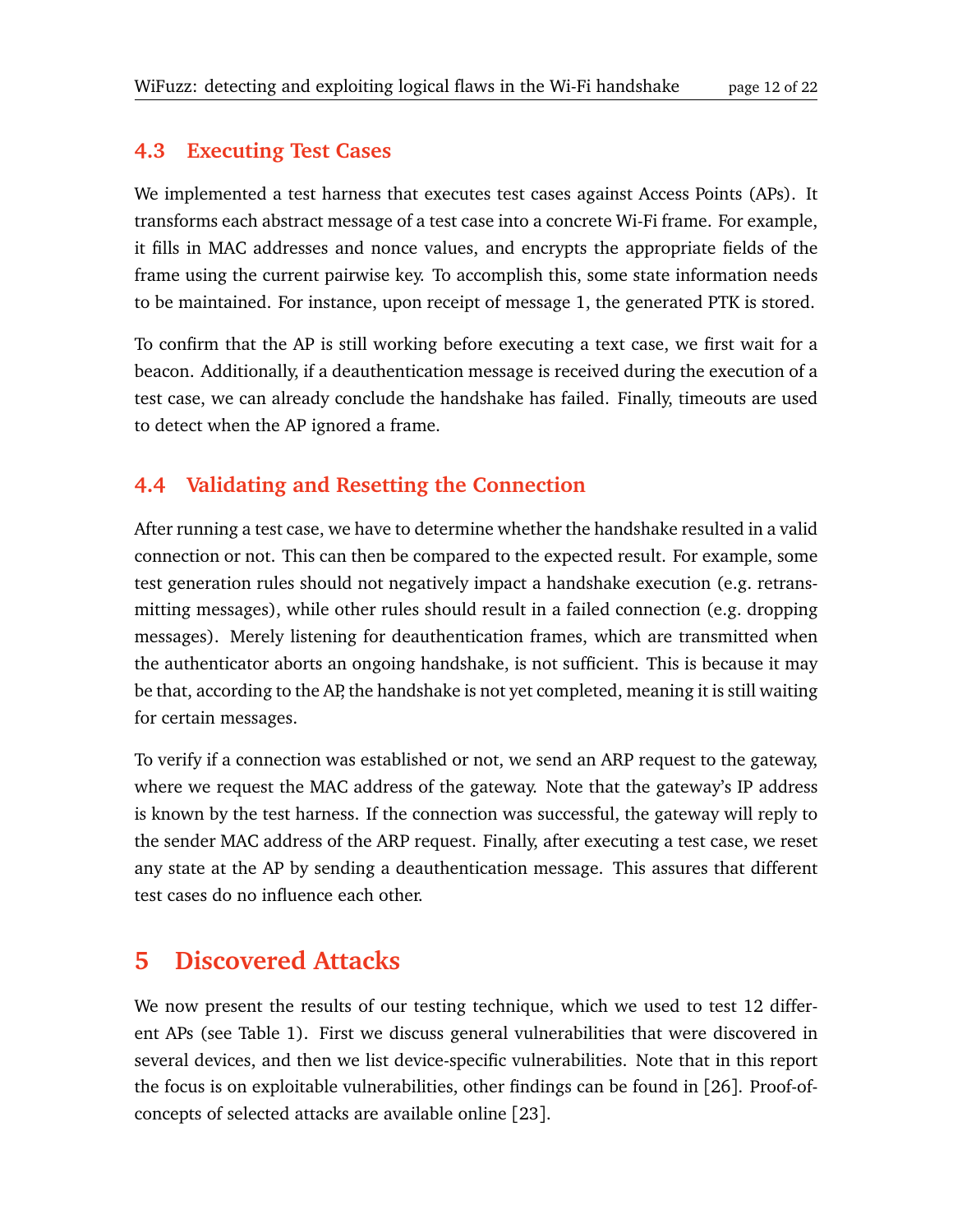<span id="page-12-0"></span>

| Impl. Name      | Version          | Hardware        |
|-----------------|------------------|-----------------|
| <b>Broadcom</b> | 5.10.56.46       | RT-N10          |
| <b>Broadcom</b> | 5.10.85.0        | WAG320N         |
| Hostapd         | 2.6              | TL-WN722N       |
| OpenBSD         | 6.0 generic 2148 | WL-172          |
| Telenet         | Ver 30.10.2016   | Home gateway    |
| MediaTek        | 3.0.0.9          | RT-AC51U        |
| Windows 7       | build 7601       | TL-WN722N       |
| Windows 10      | build 10240      | TL-WN722N       |
| Apple Airport   | 7.6.7            | Time Capsule    |
| Apple macOS     | 10.12 (Sierra)   | MacBook Pro     |
| Aerohive        | Ver 1.11.2016    | HiveAP 330      |
| Aironet (Cisco) | Ver 1.11.2016    | Aironet 1130 AG |
|                 |                  |                 |

Table 1: Implementations that were tested for logical vulnerabilities.

#### **5.1 Fingerprinting Mechanisms**

Any irregularities in how an AP sends or handles messages can be used to fingerprint and hence identity the implementation being used. Here, we discovered two fields of an EAPOL-Key frame that are particularly useful for this purpose: the key info field, and the descriptor type field. First, most vendors require, or prohibit, different key info flags in messages received during the Wi-Fi handshake. This unique combination can form a fingerprint of an implementation. Second, the descriptor type field is supposed to contain the value 2 if WPA2 is used, and 254 if WPA1 is used. Recall from Section [3](#page-3-0) that in practice these values are equivalent. Nevertheless, not all implementations treat these values as being identical. Some require that the value matches the type of handshake being executed, some allow both values, and even others allow *any* byte value. This can be used to identify a specific implementation.

In order to fingerprint APs based on the key info field or descriptor type field, we must be able to execute a (partial) Wi-Fi handshake with the AP. This is only possible when possessing the necessary credentials to the network. We do not consider this a significant limitation. For example, in an enterprise network such as eduroam, devices may have access to the network, but they are not considered trusted. In other words, there are indeed situations where an *adversary* can execute a Wi-Fi handshake with a targeted AP.

#### <span id="page-12-1"></span>**5.2 Impossible TKIP Countermeasures DoS**

Several APs incorrectly implement the TKIP countermeasure procedure. This procedure is a defense mechanism designed to mitigate weaknesses in TKIP. Simplified, it is acti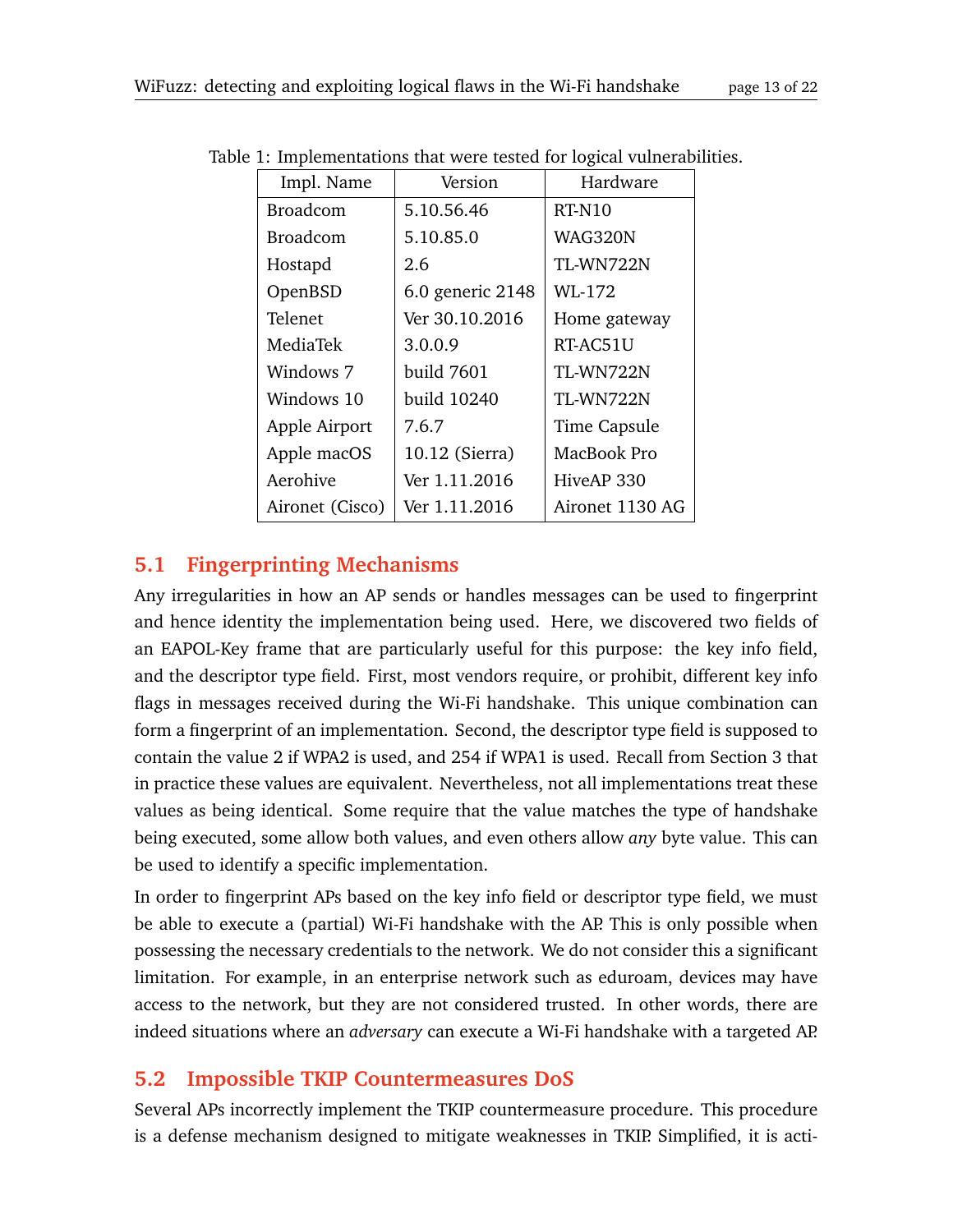vated when the AP receives two MIC failure reports, after which no client can connect to the network for one minute. We discovered several flaws in how MIC failure reports are handled by implementations. Note that an attacker can cause a client to send a failure report by capturing a TKIP packet, modifying it, and then injecting the packet [[24](#page-21-5)]. Injecting MIC failure reports in a CCMP-only network requires the necessary credentials to connect to the network.

When a client is not using TKIP, it should not be sending MIC failure reports to the AP. Nevertheless, Broadcom, Windows 10, and Aerohive APs, accept MIC failure reports even if the client is only using CCMP. This activates the TKIP countermeasures, where the AP disallows new connections for one minute. Hence, an adversary can abuse this as a denialof-service attack against a CCMP-only network. We also found that Windows 10 and OpenBSD permanently block connections once the countermeasure procedure is started. This results in a permanent DoS attack. Only after restarting the Windows 10 or OpenBSD AP are connections allowed again.

Strangely, Broadcom's implementation accepts MIC failure reports, and initiates a new TKIP countermeasure period, *even when an existing TKIP countermeasure period is already in progress*. When abusing this to trigger multiple simultaneous countermeasure periods, the AP eventually crashes and becomes permanently unresponsive.

## **5.3 OpenBSD**

OpenBSD contains several vulnerabilities in their implementation of the Wi-Fi handshake, and in particular in the 4-way handshake. These lead to two practical attacks, namely a denial-of-service and a man-in-the-middle attack.

#### **5.3.1 Permanent TKIP countermeasure DoS against the AP**

OpenBSD contains two vulnerabilities that, when combined, create an effective DoS attack against the AP. These two vulnerabilities are:

- 1. OpenBSD does not terminate the TKIP countermeasures after one minute, meaning the AP will permanently be unusable after it receives two MIC failure reports.
- 2. OpenBSD accepts TKIP MIC failure reports at any time during the handshake, even before the client is authenticated, and session keys have been negotiated. On reception of a MIC failure report sent before completion of the 4-way handshake, the AP will use an all-zero session key to verify the authenticity of the MIC failure report.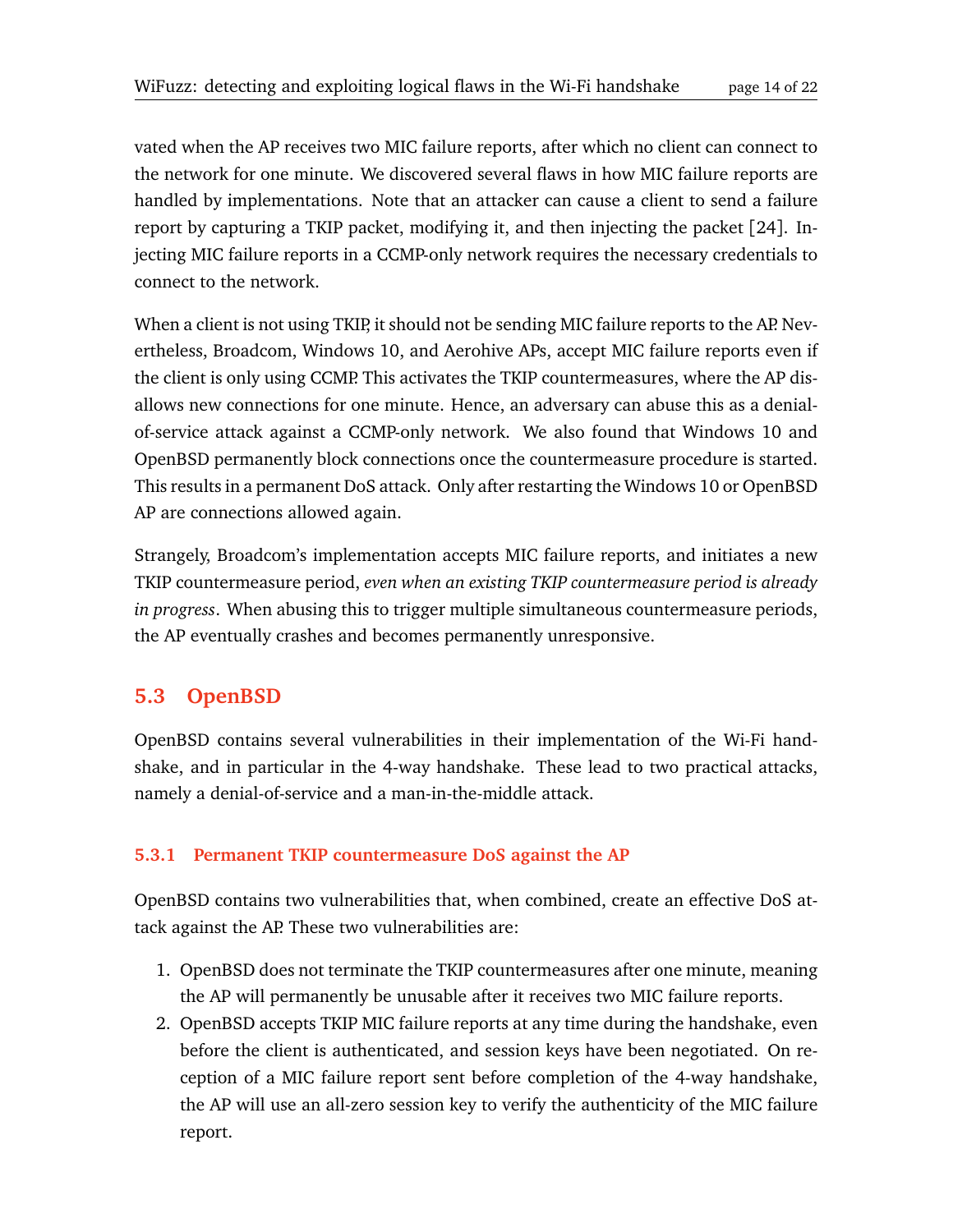

<span id="page-14-0"></span>Figure 3: Denial-of-Service attack against an OpenBSD AP. Note that MIC failure reports are EAPOL-Key frames that have the MIC, Error, and Request key info flags set.

This can be exploited by sending two MIC failure reports to the AP, after receiving message 1 of the 4-way handshake. These two MIC failure reports are authenticated using an all-zero session key. The OpenBSD AP will accept these frames, and will start the TKIP countermeasures. As a result, the AP becomes permanently unusable. Hence an adversary can easily take down an OpenBSD AP, where connectivity can only be restored by restarting the AP. Note that an adversary does not require any credentials to execute this attack. Figure [3](#page-14-0) illustrates the attack. The first stage corresponds a normal execution of the handshake, but at stage two the adversary (unexpectedly) sends two MIC failure reports.

#### **5.3.2 Man-in-the-Middle Attack**

Surprisingly, manually inspecting the OpenBSD source code revealed that its Wi-Fi client implementation does not contain a state machine. Put differently, it's not checked whether handshake messages (and EAPOL-Key messages in general) are being received in their proper (normal) order. This means that if an adversary would send an unexpected message to the client, OpenBSD will try to process it, instead of ignoring it.

Figure [4](#page-15-0) shows how an adversary can abuse this vulnerability by setting up a rogue AP, and performing a man-in-the-middle attack against a victim. In the first stage of the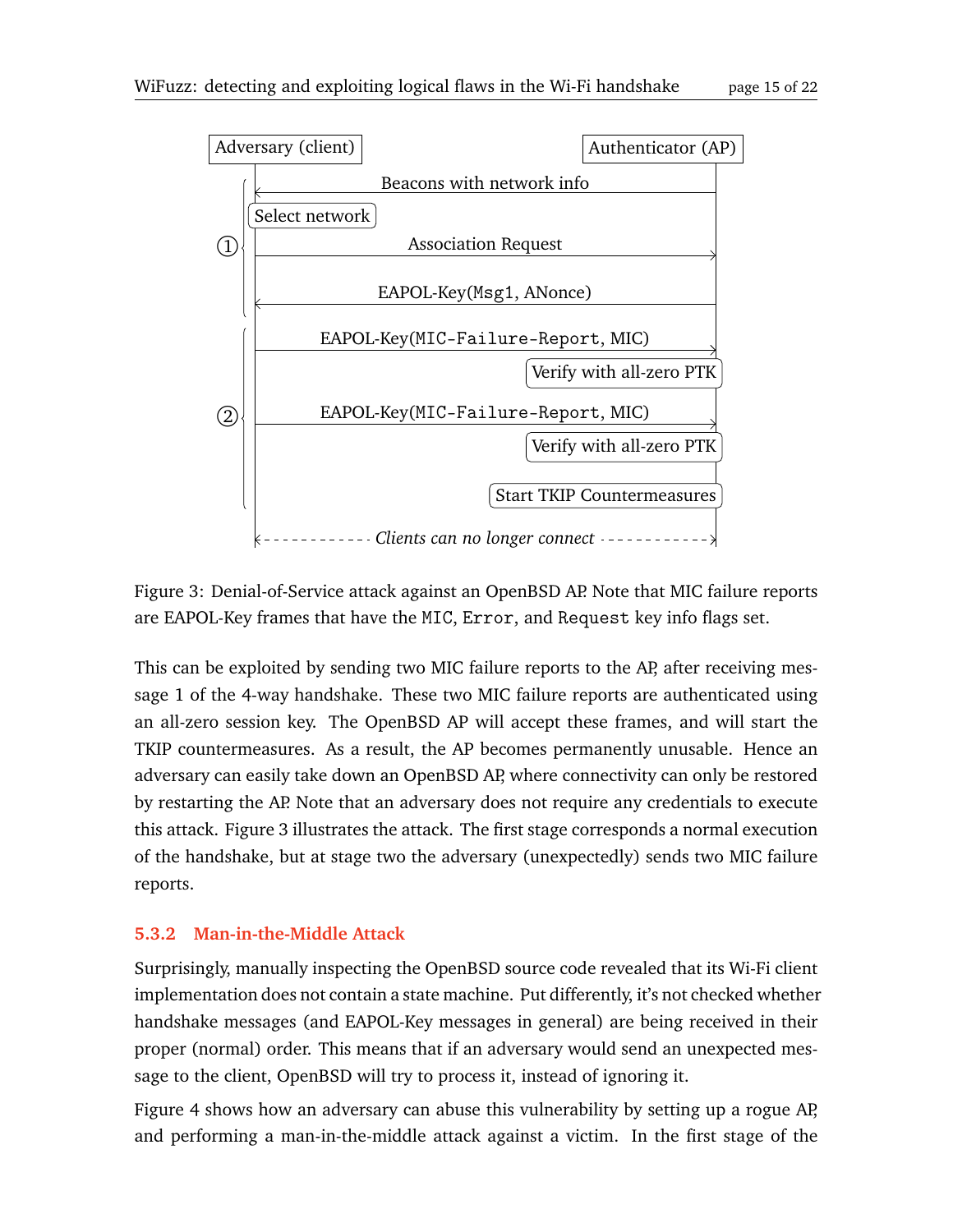

<span id="page-15-0"></span>Figure 4: Man-in-the-middle attack against OpenBSD by setting up a rogue AP.

attack, the Wi-Fi handshake is executed normally. However, in stage 2 of the attack, instead of sending the first message of the 4-way handshake, the adversary sends a Group Message 1. Due to the missing state machine of the OpenBSD client, it will accept and process the Group Message 1. Here, the client will try to verify the message integrity check (MIC) of this frame using an all-zero session key. Naturally, the adversary can easily forge this MIC. As a result, the client replies using Group Message 2, and will then open the 802.1x port. Opening this port means the client starts accepting and transmitting data frames. Because no session key (PTK) was installed before opening this port, the client will transmit (and accept) plaintext frames. Note that the rogue AP was never authenticated, since we skipped the 4-way handshake.

## **5.4 Broadcom: Downgrade Attack by Forging Message 4**

We discovered that Broadcom cannot distinguish message 2 and message 4 of the 4-way handshake when using WPA1. This is because, in the WPA1 variant of the 4-way handshake, both these messages have the same key info flags that must be set (recall Section [3\)](#page-3-0). The only difference between them is that message 2 includes data in the key data field of the EAPOL-Key frame, while message 4 does not. However, when using WPA1, Broadcom does not check for this difference.

#### **5.4.1 Downgrade Attack**

We can abuse this flaw to trick the AP into using TKIP as follows. First, the adversary sets up a rogue AP that acts as a man-in-the-middle between the client and AP (see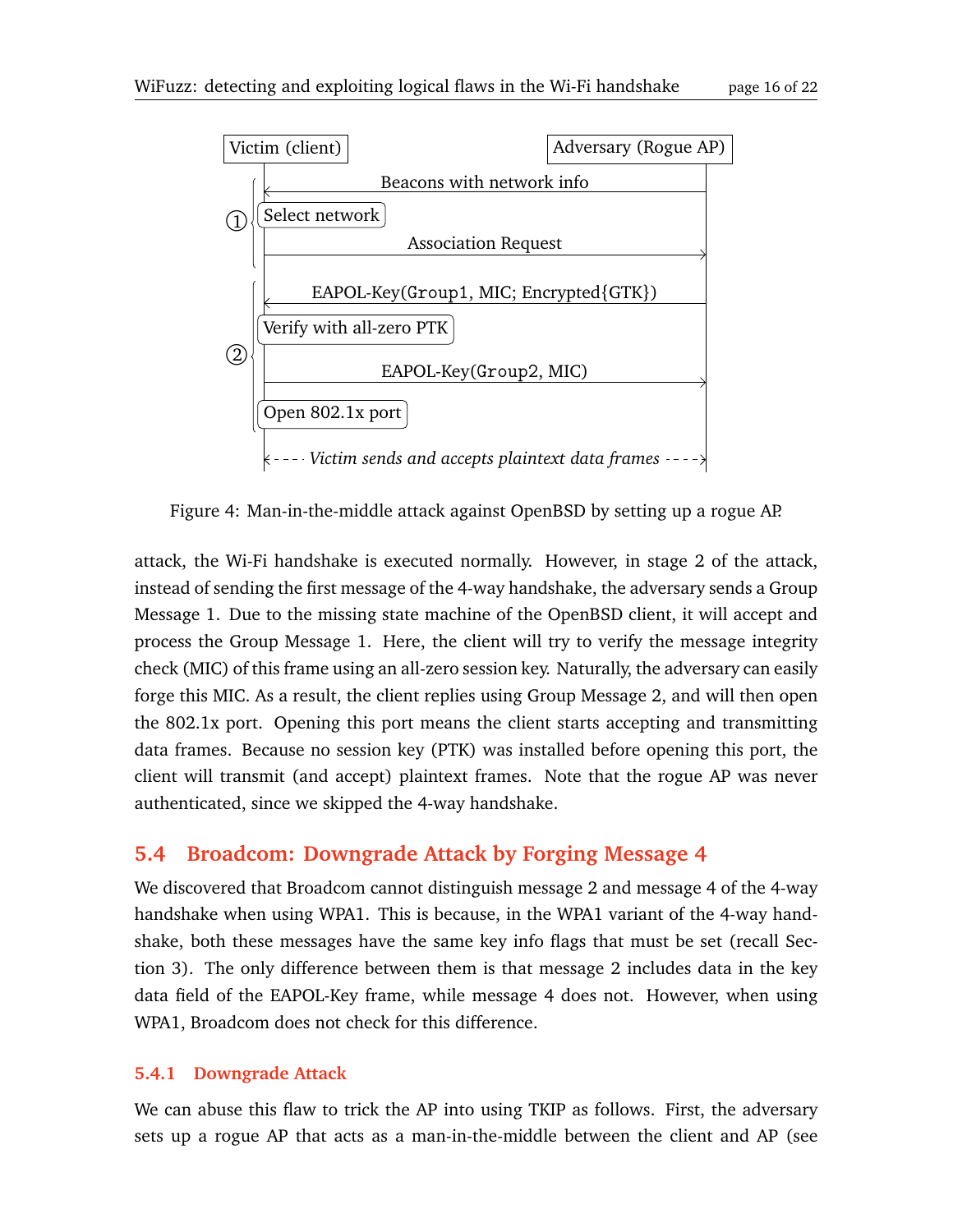

<span id="page-16-0"></span>Figure 5: Downgrading a Broadcom authenticator to TKIP, when both TKIP and CCMP is enabled. The attack only works against WPA1, since Broadcom only confuses message 2 and 4 in WPA1.

Figure [5\)](#page-16-0). She modifies all beacons and probe responses, so it appears that the network only supports TKIP. As a result, the client will connect to the AP and request TKIP as the pairwise cipher. At this point the adversary will forward message 1 and 2 of the 4-way handshake without modification. However, it will block message 3, assuring that the supplicant never sees this message. Blocking this message is essential since it contains the real RSNE (supported cipher list) of the AP, which includes both TKIP and CCMP. This RSNE differs from the one that the adversary advertised in beacon and probe requests. The client would abort the handshake if this difference is detected.

The adversary now induces the client into retransmitting a valid message 2, by forging an unauthenticated message 1. When the client receives the forged message 1, it transmits a new message 2. The retransmitted message 2 is forwarded to the AP, which will be wrongly treated as being a (valid) message 4. The AP now thinks the 4-way handshake has been successful, and installs the session keys to enable transmission of normal (encrypted) traffic. In particular, it will transmit the first message of the group key handshake, and encrypt it using TKIP. Note that the client will ignore this group key message, because it never received message 3 of the 4-way handshake. Nevertheless, it is problematic that the AP is using TKIP.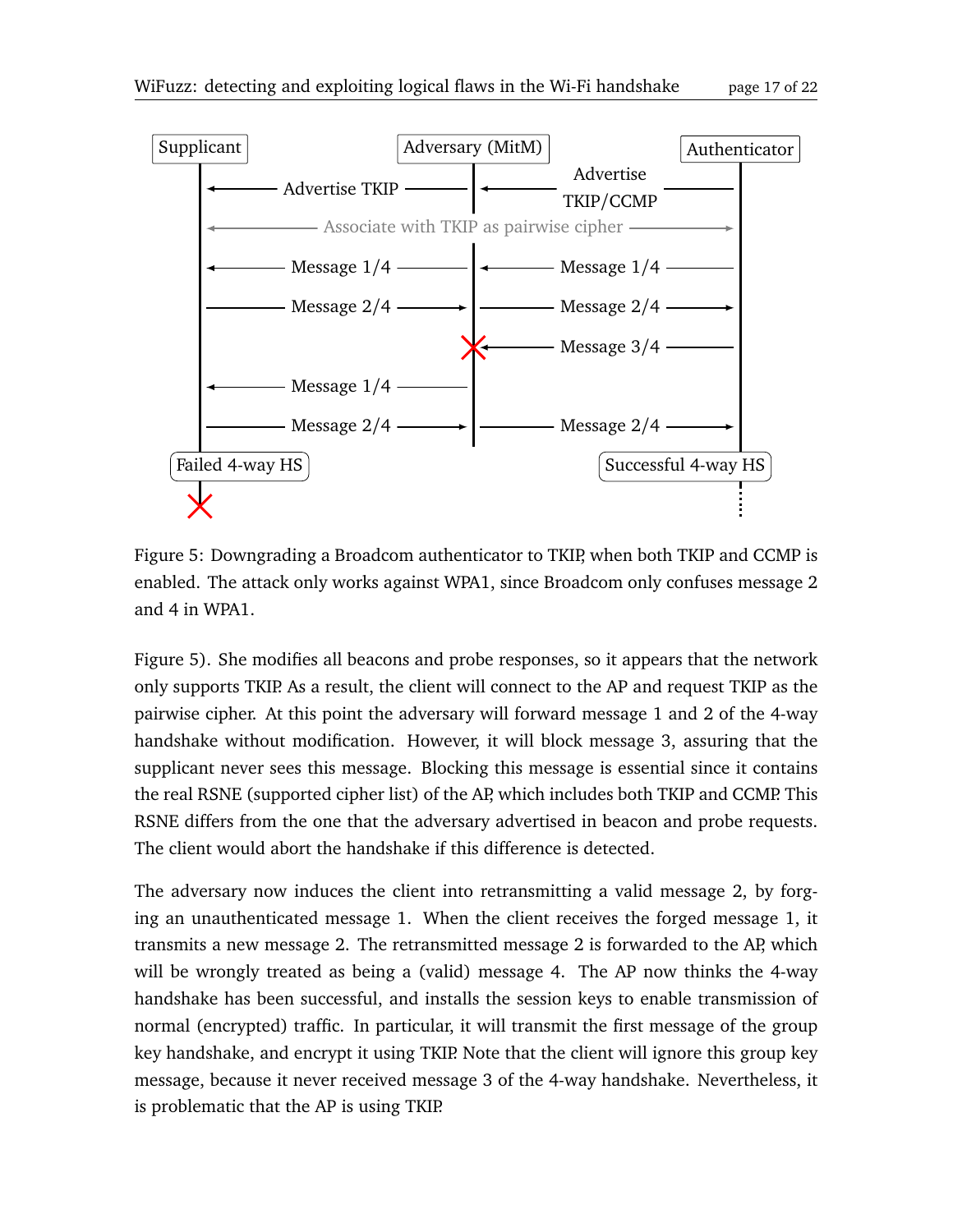

<span id="page-17-0"></span>Figure 6: Graphical illustration of a channel-based MitM attack.

#### **5.4.2 Discussion**

Strangely, based on the 802.11 standard, the ability to forge message 4 should not introduce practical attacks. More precisely, the 802.11 standard states that message 4 is only required for reliability and not security [[17,](#page-20-12) §11.6.6.8]:

"While Message 4 serves no cryptographic purpose, it serves as an acknowledgment to Message 3. It is required to ensure reliability and to inform the authenticator that the supplicant has installed the PTK  $\lceil .. \rceil$ "

However, our attack against Broadcom shows that message 4 is essential in preventing downgrade attacks against the 4-way handshake.

In order to execute the attack in practice, the adversary must obtain a MitM position between the client and AP. This is not possible using a rogue AP with a MAC address different from the real AP, because the negotiated session keys are tied to the MAC addresses of the client and AP. Our solution is to use a channel-based MitM attack, where the adversary clones the AP on a different channel [[25](#page-21-1)]. Figure [6](#page-17-0) illustrates such a channel-based MitM attack. With this approach, we are sure clients will never directly communicate with the real AP. Additionally, bot the client and AP will generate the same session key, meaning message 2 will have a valid MIC when processed by the real AP.

## **5.5 MediaTek**

We observed that MediaTek does not verify the RSNE in both message 2 and 3 of the 4-way handshake. Therefore, a MediaTek client can be downgraded into using WPA-TKIP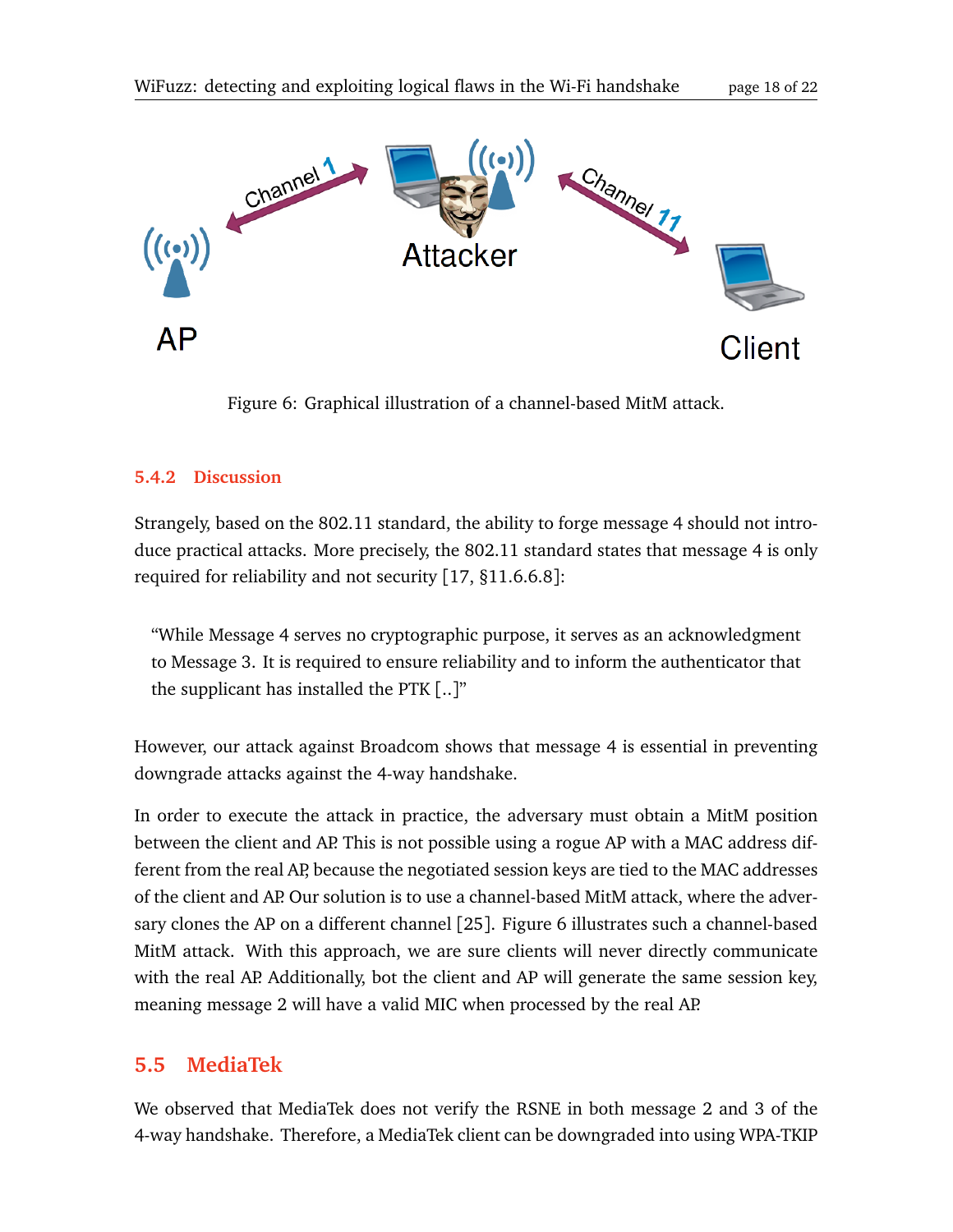instead of AES-CCMP. This enables an adversary to exploit weaknesses in WPA-TKIP, examples attacks being those in [[22](#page-20-13)] and [[24](#page-21-5)]. We consider this especially problematic because MediaTek's client functionality is used to extend the range of another AP. Consequently, during an attack the traffic of all devices connected to the MediaTek router will be forwarded over a connection that has been downgraded to TKIP.

MediaTek is also affected by a DoS attack that poisons the AP with an invalid SNonce. In particular, an adversary can inject a message 2 with a random nonce and invalid MIC, right after the client transmitted the real message 2. In response to this message, the MediaTek AP will generate, *and store*, a new session key derived from the forged SNonce. This causes the handshake between the real client and AP to time out and fail.

### **5.6 Windows**

Against Windows 7 we discovered an unauthenticated targeted DoS attack that permanently prevents a *specific* client from connecting to the network. To execute the attack, an adversary has to send two association requests right after one another, with as sending MAC address the targeted victim. After this, the victim can no longer connect to the network. In contrast to our other DoS attack, this one allows an adversary to block *specific* MAC addresses from connecting to the network.

Finally, recall from Section [5.2](#page-12-1) that Windows 10 is vulnerable to our impossible TKIP countermeasure attack. Against Windows 10, this even results in a permanent DoS.

## **5.7 Aerohive**

As mentioned in Section [5.2,](#page-12-1) we found that a client can trigger the TKIP countermeasures even though the network is only using CCMP. This enables an adversary, which posses the credentials to access the network, to take down the complete network by injecting two MIC failure reports every minute.

## **5.8 Hostapd**

No vulnerability in the latest version of hostapd was discovered. Nevertheless, our impossible TKIP countermeasure attack of Section [5.2](#page-12-1) affects hostapd v0.7.2 and earlier. Additionally, we observed that hostapd instantly deauthenticates the client if WPA1 is used and message 2 has the Secure bit set. Other APs would either accept this message, or silently ignore it. This unique behaviour of hostapd can be used to fingerprint and identify the implementation.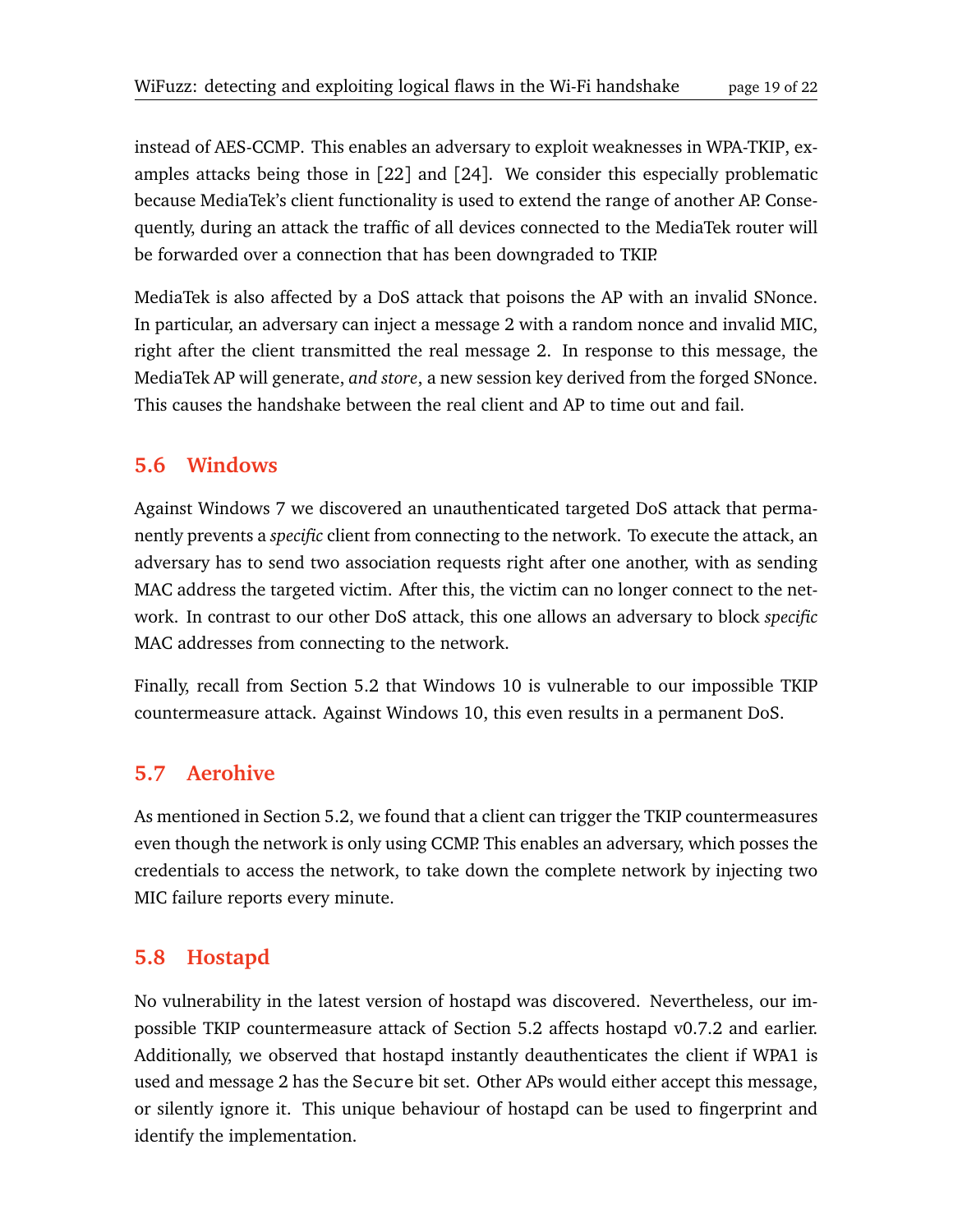# **6 Conclusion**

Our model-based testing technique discovered several logical bugs in implementations of the Wi-Fi handshake. Moreover, a substantial amount of these bugs are exploitable. Proof-of-concepts of selected attacks are available online [[23](#page-21-4)]. Most prominently, the OpenBSD client was missing the state machine of the 4-way handshake, leading to a trivial man-in-the-middle attack against it. We consider these findings surprising, as the Wi-Fi handshake is fairly simple. Given these results, an interesting future research direction is to develop more powerful tools to (semi-)automatically detect logical vulnerabilities in implementations of network protocols.

# **References**

- <span id="page-19-0"></span>[1] WiGLE: WiFi encryption over time. Retrieved 23 October 2016 from [https://](https://wigle.net/enc-large.html) [wigle.net/enc-large.html](https://wigle.net/enc-large.html).
- <span id="page-19-5"></span>[2] Nadarajah Asokan, Valtteri Niemi, and Kaisa Nyberg. Man-in-the-middle in tunnelled authentication protocols. In *SPW*, 2003.
- <span id="page-19-3"></span>[3] Benjamin Beurdouche, Karthikeyan Bhargavan, Antoine Delignat-Lavaud, Cédric Fournet, Markulf Kohlweiss, Alfredo Pironti, Pierre-Yves Strub, and Jean Karim Zinzindohoue. A messy state of the union: Taming the composite state machines of TLS. In *IEEE SP*, 2015.
- <span id="page-19-4"></span>[4] Andrea Bittau, Mark Handley, and Joshua Lackey. The final nail in WEP's coffin. In *IEEE SP*, 2006.
- <span id="page-19-6"></span>[5] Sebastian Brenza, Andre Pawlowski, and Christina Pöpper. A practical investigation of identity theft vulnerabilities in eduroam. In *WiSec*, 2015.
- <span id="page-19-7"></span>[6] Chad Brubaker, Suman Jana, Baishakhi Ray, Sarfraz Khurshid, and Vitaly Shmatikov. Using frankencerts for automated adversarial testing of certificate validation in SSL/TLS implementations. In *IEEE SP*, 2014.
- <span id="page-19-1"></span>[7] Laurent Butti and Julien Tinnes. Discovering and exploiting 802.11 wireless driver vulnerabilities. *Journal in Computer Virology*, 4(1):25–37, 2008.
- <span id="page-19-2"></span>[8] Cristian Cadar, Daniel Dunbar, Dawson R Engler, et al. Klee: Unassisted and automatic generation of high-coverage tests for complex systems programs. In *OSDI*, 2008.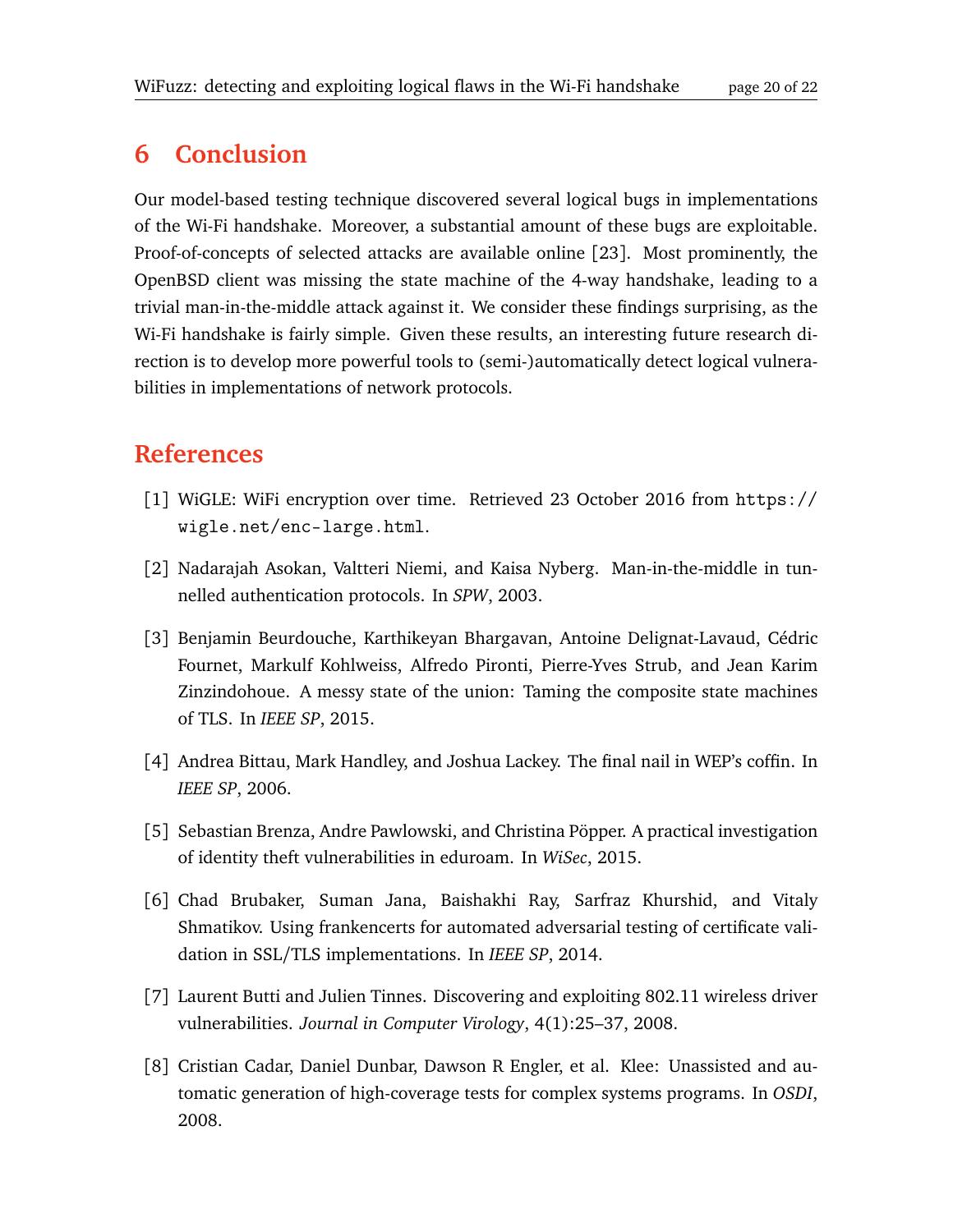- <span id="page-20-7"></span>[9] Aldo Cassola, William Robertson, Engin Kirda, and Guevara Noubir. A practical, targeted, and stealthy attack against WPA enterprise authentication. In *NDSS*, 2013.
- <span id="page-20-10"></span>[10] IEEE 802 LAN/MAN Standards Committee et al. Wireless LAN medium access control (MAC) and physical layer (PHY) specifications. *IEEE Standard*, 2012.
- <span id="page-20-3"></span>[11] Joeri De Ruiter and Erik Poll. Protocol state fuzzing of TLS implementations. In *USENIX Security*, 2015.
- <span id="page-20-4"></span>[12] Scott Fluhrer, Itsik Mantin, and Adi Shamir. Weaknesses in the key scheduling algorithm of RC4. In *SAC*, Lecture Notes in Computer Science, 2001.
- <span id="page-20-1"></span>[13] Patrice Godefroid, Nils Klarlund, and Koushik Sen. Dart: Directed automated random testing. In *PLDI*, 2005.
- <span id="page-20-2"></span>[14] Patrice Godefroid, Michael Y Levin, David A Molnar, et al. Automated whitebox fuzz testing. In *NDSS*, volume 8, pages 151–166, 2008.
- <span id="page-20-11"></span>[15] Changhua He and John C Mitchell. Analysis of the 802.11 i 4-Way handshake. In *Proceedings of the 3rd ACM workshop on Wireless security (WiSE)*, 2004.
- <span id="page-20-6"></span>[16] Hyunuk Hwang, Gyeok Jung, Kiwook Sohn, and Sangseo Park. A study on MITM (man in the middle) vulnerability in wireless network using 802.1x and EAP. In *ICISS*, 2008.
- <span id="page-20-12"></span>[17] IEEE Std 802.11-2012. *Wireless LAN Medium Access Control (MAC) and Physical Layer (PHY) Spec*, 2012.
- <span id="page-20-0"></span>[18] Manuel Mendonça and Nuno Neves. Fuzzing Wi-Fi drivers to locate security vulnerabilities. In *EDCC*, 2008.
- <span id="page-20-8"></span>[19] Pieter Robyns, Bram Bonné, Peter Quax, and Wim Lamotte. Short paper: exploiting WPA2-enterprise vendor implementation weaknesses through challenge response oracles. In *WiSec*, 2014.
- <span id="page-20-9"></span>[20] Juraj Somorovsky. Systematic fuzzing and testing of TLS libraries. In *CCS*, 2016.
- <span id="page-20-5"></span>[21] Adam Stubblefield, John Ioannidis, and Aviel D. Rubin. A key recovery attack on the 802.11b wired equivalent privacy protocol (WEP). *TISSEC*, 2004.
- <span id="page-20-13"></span>[22] Erik Tews and Martin Beck. Practical attacks against WEP and WPA. In *WiSec*, 2009.